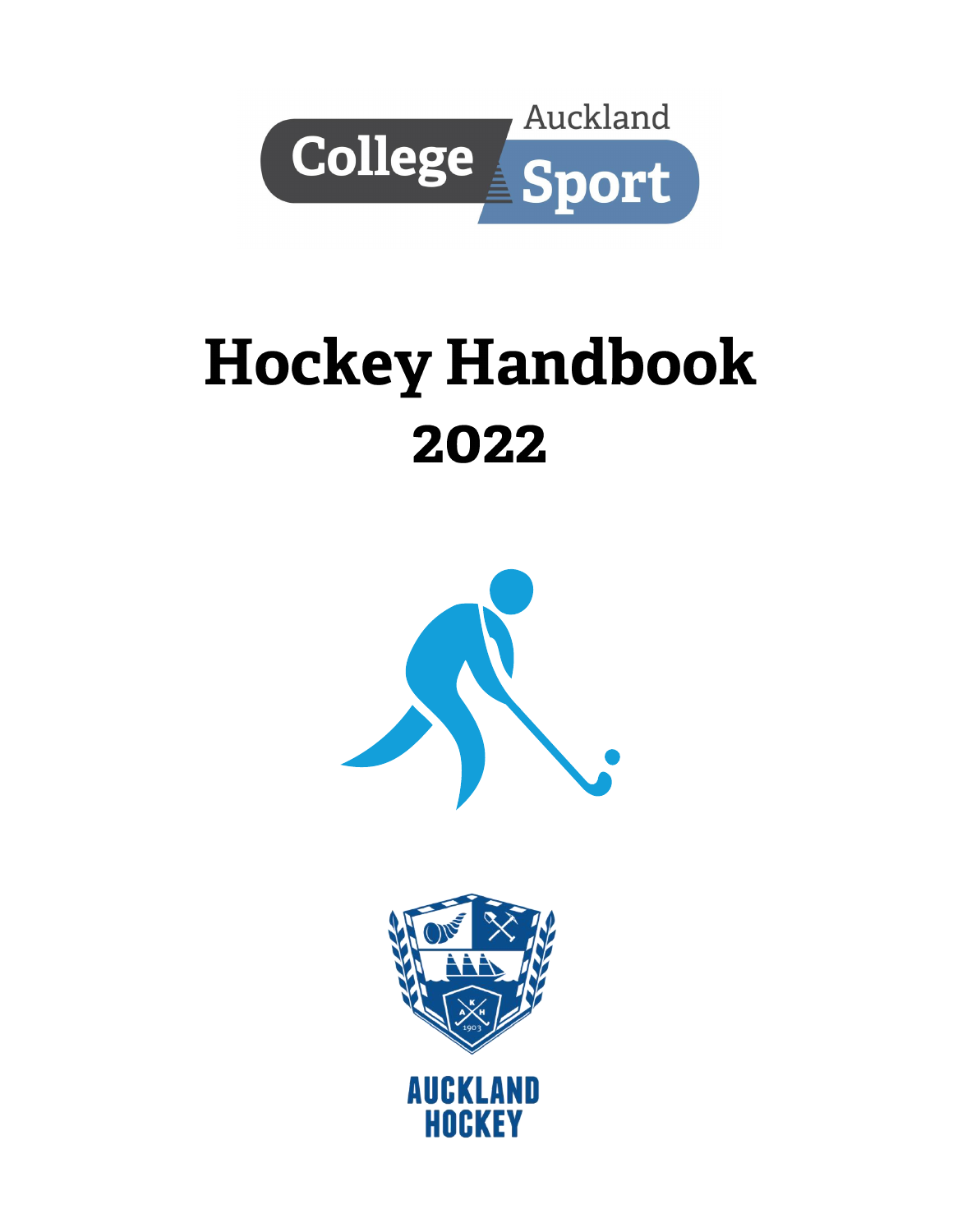## **CONTACTS**

| <b>College Sport Auckland</b> | Phone: 845 8496                        |  |
|-------------------------------|----------------------------------------|--|
|                               | Email: school.sport@collegesport.co.nz |  |
|                               | Website: www.collegesport.co.nz        |  |
| <b>Auckland Hockey</b>        | Phone 576 0683                         |  |
|                               | Email: admin@akhockey.org.nz           |  |
|                               | Website: www.akhockey.org.nz           |  |

## **SEASON DATES**

| <b>Boys Premier</b>             | 4 May - 24 August           |  |
|---------------------------------|-----------------------------|--|
| <b>Girls Premier</b>            | $5$ May $-$ 25 August       |  |
| Boys A Grade                    | 4 May - 17 August           |  |
| Girls A Grade                   | $5$ May $-$ 18 August       |  |
| <b>Boys Greater Auckland A1</b> | 15 June $-$ 17 August       |  |
| Girls Greater Auckland A1       | 16 June - 18 August         |  |
| Boys B Grade                    | 4 May - 17 August           |  |
| Girls B Grade                   | $5$ May $-$ 18 August       |  |
| Boys U15 Grades                 | 9 May - 15 August           |  |
| Girls U15 Grades                | 10 May $-$ 16 August        |  |
| Boys C Grades                   | 11 May $-$ 17 August        |  |
| Girls C Grades                  | 13 May - 19 August          |  |
| D Grades                        | 13 May $-$ 8 July (Term 2)  |  |
|                                 | 29 Jul - 26 August (Term 3) |  |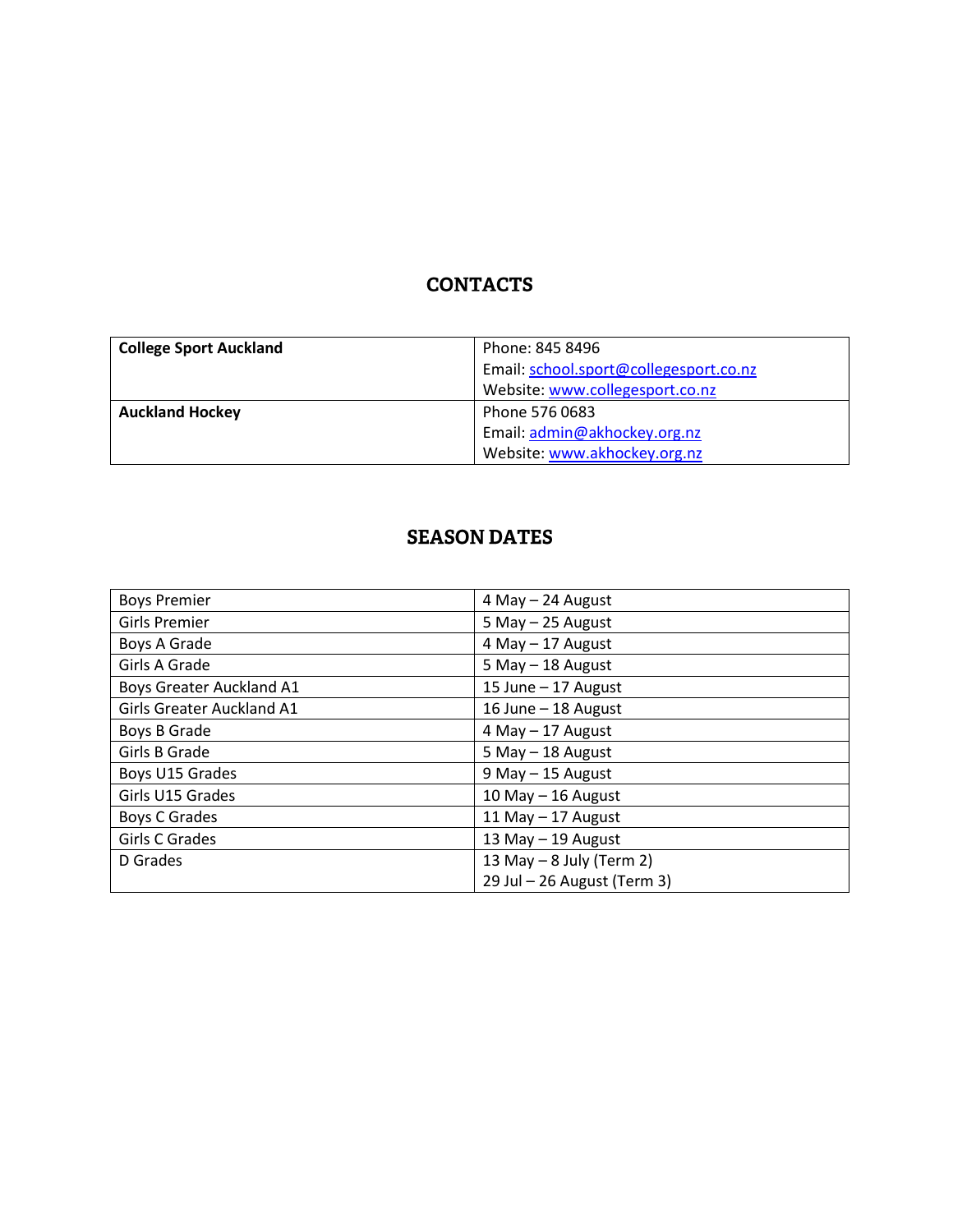#### **PARTICIPATING SCHOOLS**

ACG Strathallan College Aorere College Auckland Girls Grammar School Auckland Grammar School Avondale College Baradene College of the Sacred Heart Botany Downs Secondary College Dilworth School Diocesan School for Girls Edgewater College Elim Christian College Epsom Girls Grammar School Glendowie College Green Bay High School Henderson High School Howick College King's College Liston College Lynfield College Macleans College Marcellin College Marist College McAuley High School Mission Heights Junior College Mt Albert Grammar School Mt Roskill Grammar School One Tree Hill College Onehunga High School Ormiston Senior College Pakuranga College Papatoetoe High School Pukekohe High School Rosehill College Rutherford College Sacred Heart College Saint Kentigern College Sancta Maria College Selwyn College St Cuthbert's College St Dominic's Catholic College St Peter's College Waitakere College Waiuku College Western Springs College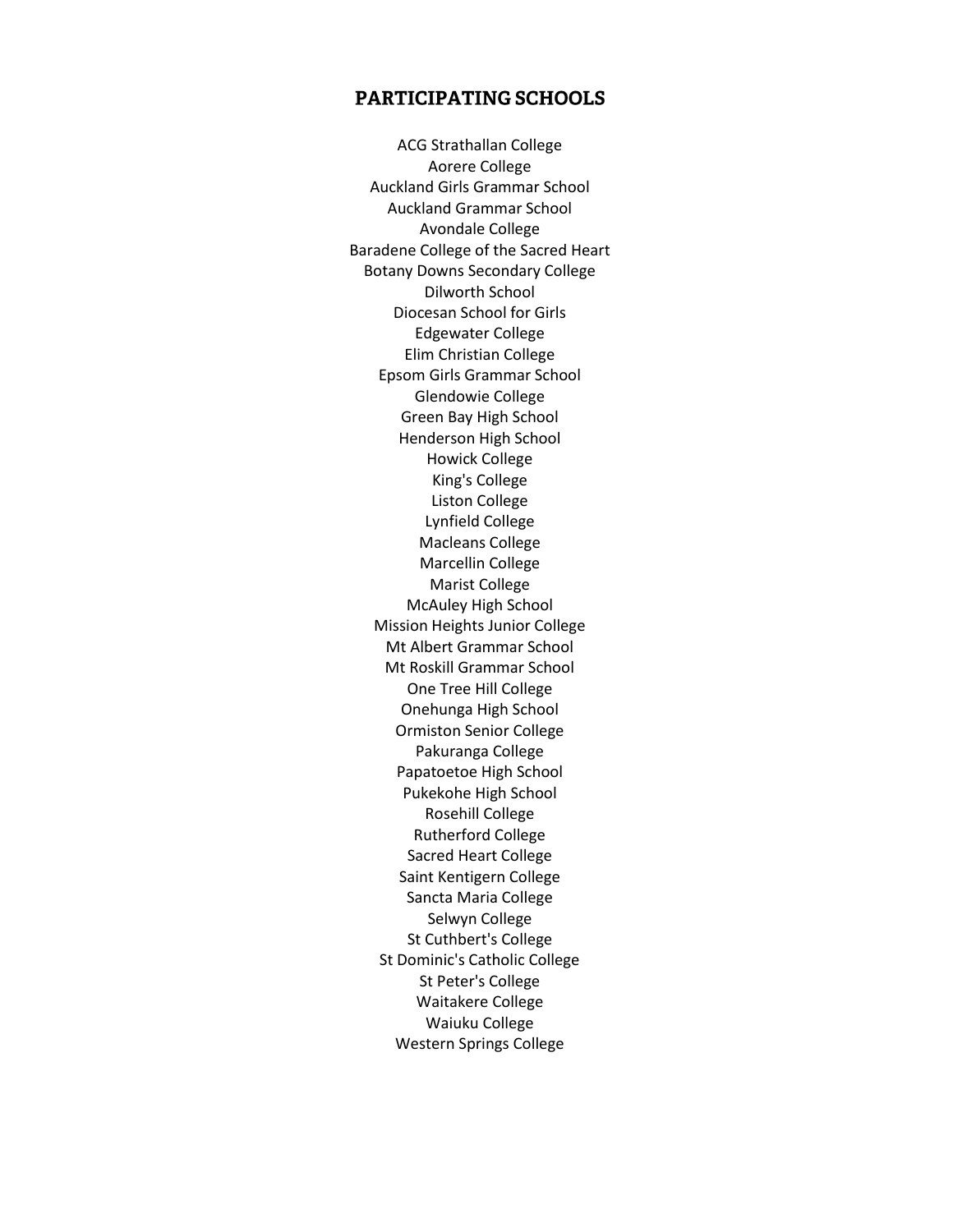## **DRAWS & COMPETITION STRUCTURE**

*All draws can be found on the College Sport Auckland Website or App [www.collegesport.co.nz](http://www.collegesport.co.nz/)*

- As draws can change at any time throughout the season please regularly check your fixtures on the website.
- Results should be checked regularly and any queries advised to College Sport Auckland.
- Results must be advised no later than 3 days after the game.

#### **PREMIER FORMAT**

- Premier Boys and Premier Girls Grades
	- o Competition played over a full winter season (15 weeks).
		- Format will be a double round robin and finals.
	- $\circ$  Top 6 teams from the previous year's Premier grade automatically qualify for this year's Premier grade.
	- $\circ$  Promotion/relegation games will be played between the previous year's 7<sup>th</sup> and 8<sup>th</sup> placed Premier teams and 1<sup>st</sup> and 2<sup>nd</sup> placed Greater Auckland A1 teams during the last two weeks of Term 1 of the current season.
		- **■** Winners of promotion/relegation games will play in the Premier grade for the current year and losers play in Auckland A Grade or Harbour Grade 1 and will have a chance of qualifying for the Greater Auckland A1 grade for the second part of the season.
- Greater Auckland A1 Boys and Greater Auckland A1 Girls Grades
	- o 6 weeks grading in Auckland Grade A or Harbour Grade 1.
	- $\circ$  Top 4 teams from each grade will then play in the Greater Auckland A1 grades for the remainder of the season (8 weeks).
		- Format will be a round robin and finals.
	- o Only one team per school can qualify for this grade.

#### **ALL OTHER GRADE FORMATS**

Competition/Draw formats for each grade are available for viewing on the College Sport Auckland Website under Hockey – Auckland.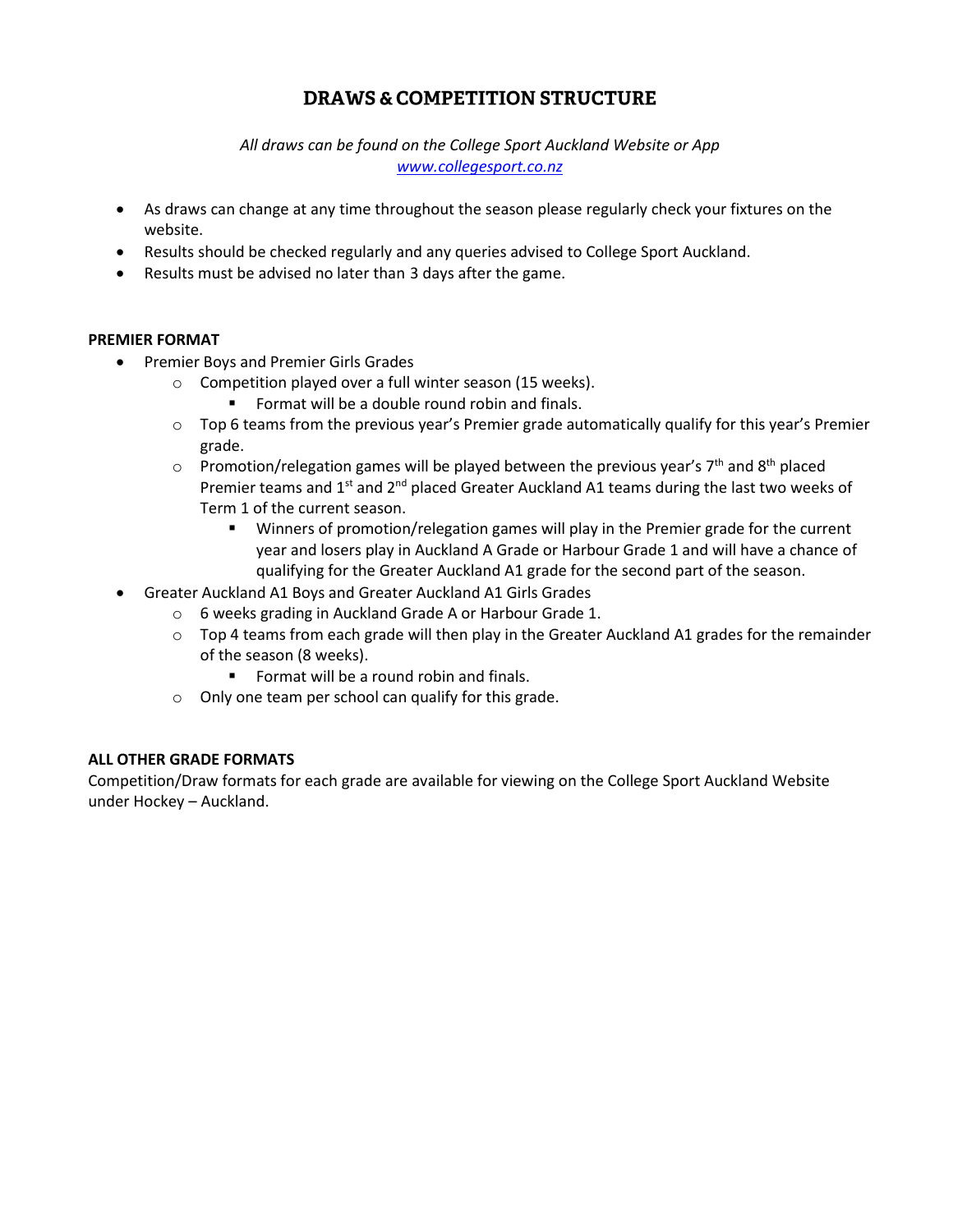## **COMPETITION RULES AND REGULATIONS**

#### **PLAYER ELIGIBILITY**

- For General and Premier Eligibility, and Premier Registration rules, please refer to the College Sport Auckland Bylaws, on the College Sport Auckland website, app or in the Diary (yellow pages).
- All grades (except Premier, Greater Auckland A1 and A Grades) maximum of 16 players are allowed to participate in each game from a squad size of 11 (minimum), to 26 (maximum) players.
- Premier, Greater Auckland A1 and A Grades maximum of 18 players are allowed to participate in each game from a squad size of 11 (minimum), to 26 (maximum) players. If a team has 18 players listed on their match sheet, two of these players must be kitted up goalkeepers.
- Please note that there may be games affected by the five day stand down for representative players (under 18 and under 21). Schools that have at least four players affected can request a deferment.

#### **REGISTRATION & FEES**

- **Premier Teams (defined as teams participating in Premier Grade, Greater Auckland A1 Grade, Auckland A Grade and Harbour Grade 1)**
	- $\circ$  Team lists need to be submitted with the names of players and other details before the first round.
	- $\circ$  As a 'Premier Team Sport' there is a separate Premier Registration Form to be filled in on EnterNOW. Go to EnterNOW, then the Premier Tab at the top of the page, find the Premier Hockey Team Registration link
	- $\circ$  These teams must comply with the College Sport Auckland Premier Rules and Regulations Please refer to the College Sport Auckland Bylaws.
- All fees must be paid on receipt of an invoice.

#### **TEAM MANAGEMENT**

• There must be a school approved adult in charge of each team for the entirety of the game. If a team does not have supervision they will lose by default. Supervisors should identify each other at the start of the game.

#### **FIRST AID**

• Each team is responsible for their own first aid. The coach/manager should be aware of any special medical conditions of a player.

#### **WITHDRAWALS**

• Any team that withdraws after entries close will be liable to pay withdrawal fee.

#### **RESCHEDULING & DEFAULTS**

- Please see College Sport Auckland's Defaults & Rescheduling Policy on the College Sport Website, App and in the yellow pages of the College Sport Diary.
- If a team defaults three times during the competition, they will be removed from the competition for the season.
- If a game is rescheduled, teams will only be given one turf allocation by the draw convener. This will most likely be on a different night to the usual competition night. The draw convener will endeavor to give 5 days' notice of game day.
- A rescheduled game must:
	- $\circ$  be played within the week of the original date, unless otherwise approved by College Sport.
	- o Take place at least five school days before playoffs or crossovers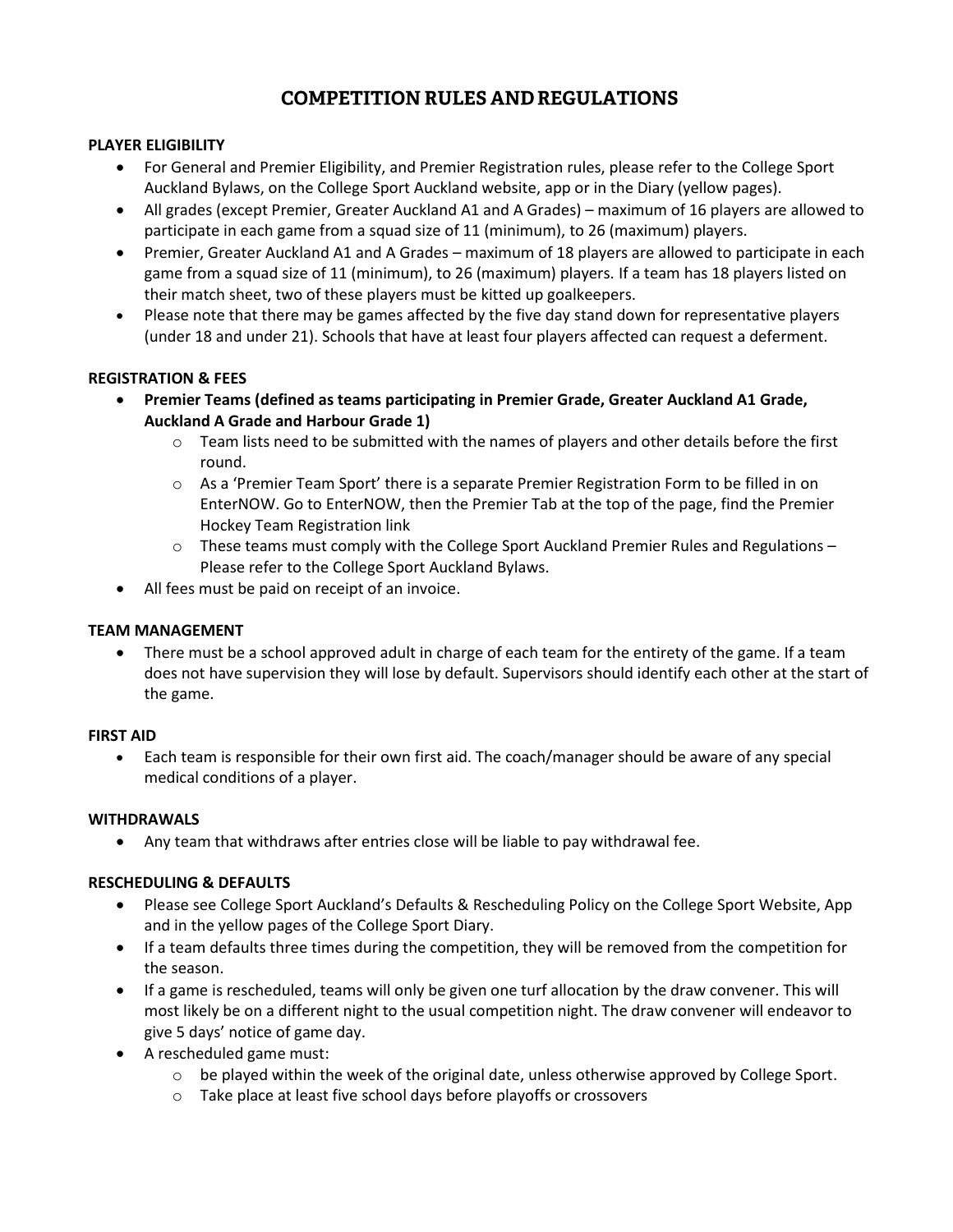#### **DISPUTES RESOLUTION**

- In all cases, if your team has a concern or disagreement with the opposition, this should be resolved on a school-to-school basis. Any necessary correspondence thereafter should be precise, but polite. A copy of your letter can be sent to the Hockey Relationship Manager at College Sport Auckland for their information.
- If a satisfactory result is not achieved between the two parties, the dispute can be directed to College Sport.

#### **OFFICIATING DUTIES**

- Auckland Hockey will endeavour to allocate umpires to all games. However, if no umpires are shown on your draw, you must supply one for that game. Schools will risk defaulting a game or be removed if they continually turn up to games with no umpire when allocated umpires are not available. Please note that umpire appointments may change, so please check the draw the day before your game to see if you have an umpire appointed or not. Where only one umpire is appointed, each team must supply an umpire for half the game each or as otherwise agreed by both teams.
- If a team fails to supply an umpire either (1) Default the game, (2) Supply a player from their team to umpire or (3) On mutual agreement with opposition to continue game without supplying an umpire. Please note that the default needs to be recorded on the score sheet prior to the commencement of the game. Once the game has commenced it is deemed to be a competition game and umpires' decisions are final.
- College Sport Auckland and Auckland Hockey does not recommend one person umpiring any game of hockey by him or herself. There should always be two umpires.

#### **VENUES**

Games are played at different venues throughout the city. These include:

- **Home Venues** *(Schools with Home Venues)* Auckland Grammar School (Grammar Hockey Centre) Avondale College Baradene College Diocesan School Henderson High School (Waitakere Hockey Turf) Kings College Macleans College Mt Roskill Grammar School Saint Kentigern College St Cuthbert's College
- **Association Venues** Lloyd Elsmore Park (LEP 1 and 2) Kolmar Hockey Centre

\*Association venues cannot be considered as 'Home' venues for the schools based in these areas.

• **Premier & Greater Auckland A1 North Shore Venues** North Harbour Hockey Stadium

#### **DURATION OF GAMES**

- Premier and Greater Auckland A1 games will played in quarters 4x 15 minute quarters with 2min, 3min, 2min breaks.
- All other grades will be a maximum of 25 minutes each way with a maximum of 5 minutes for half time, with the expectation of Grade C-9aside games which will be 20 minutes each way.
- Time will not be stopped for any circumstances see AK Hockey Local Playing Rules.
- All games must finish on time, 5 minutes before the next game is scheduled to start.
- Any game late in starting must play shortened time, the game shall be of two equal spells with a break of 5 minutes (teams may agree to shorten this break) after the first spell.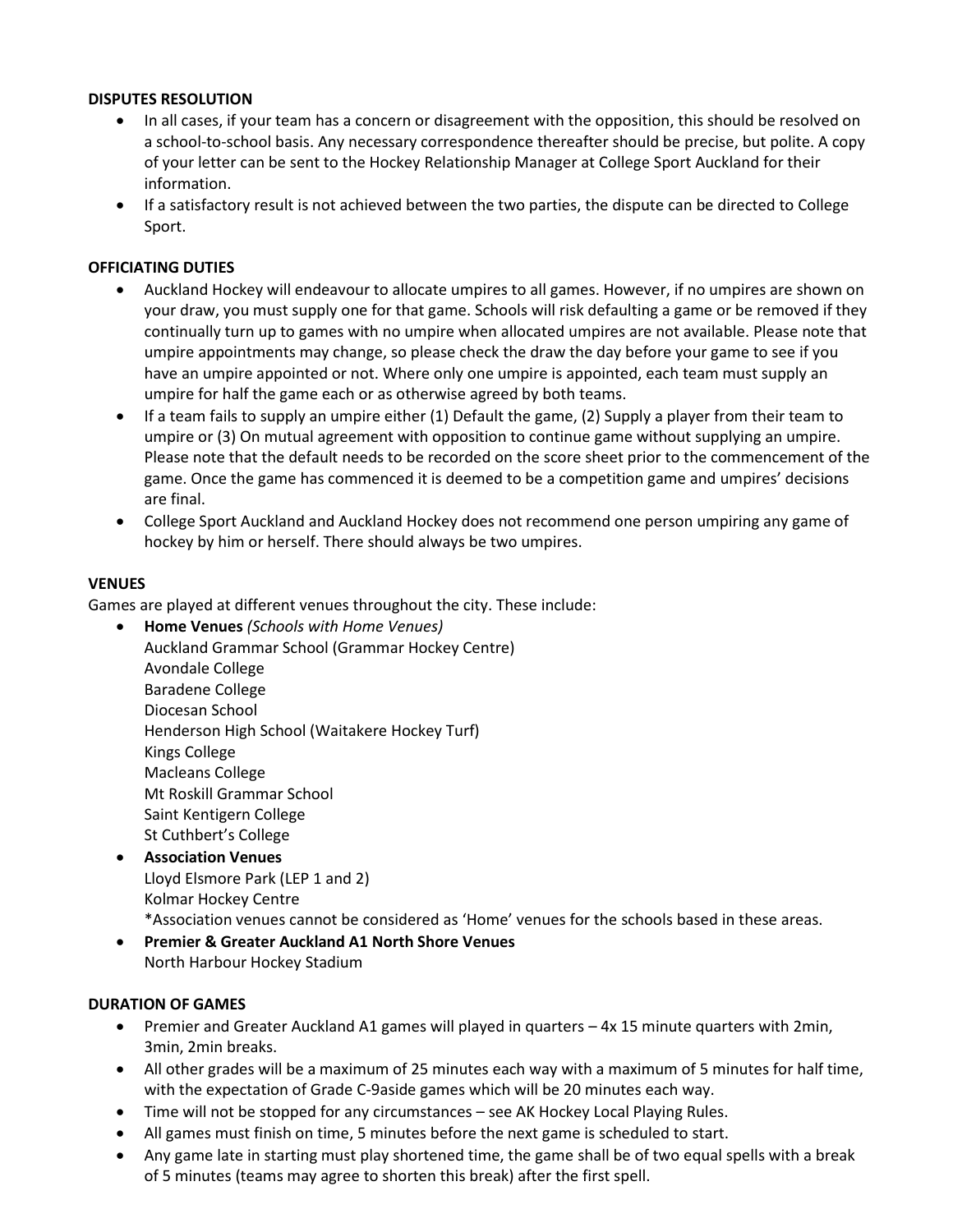• Any team that arrives more than 15 minutes after the scheduled start time, is considered to have lost by default.

#### **COMPETITION FORMAT**

• Due to the large number of teams and venues being at capacity, Secondary School Hockey runs Monday-Friday with different grades playing on different nights. Below is a guide to the playing nights and the grades available in 2022.

#### **GAME DAY & TIMES**

• It is anticipated that games will be held on these nights. However these nights are subject to change dependent on entries and turf availability.

| <b>GRADE</b>              | <b>BOYS</b>       | <b>GIRLS</b> |
|---------------------------|-------------------|--------------|
| <b>Premier Grade</b>      | Wednesday         | Thursday     |
| Greater Auckland A1 Grade | Wednesday         | Thursday     |
| A Grade                   | Wednesday         | Thursday     |
| <b>B</b> Grade            | Wednesday         | Thursday     |
| C Grade                   | Wednesday         | Friday       |
| C Grade 9-aside           | Wednesday/Friday* | Friday       |
| D Grade 8-aside           | Friday            | Friday       |
| Under 15 Grades           | Monday            | Tuesday      |

\**Boys C Grade 9-aside games may need to move to Fridays if entries are too big. This is due to the limited turf space available on Wednesdays*

#### **GRADES GUIDE**

Grade A – Previous Season's A Grade or top teams in B Grade.

- Grade B Previous Season's A or B Grade or top teams in C Grade.
- Grade C Previous Season's B or C Grade.
- Grade D New players or players with little experience and a mixture of abilities.

#### **RESULTS**

- It is the schools responsibility to submit results via the College Sport Auckland website or App within 3 days of the game.
- Schools are expected to check results are entered correctly and notify College Sport Auckland of any incorrect or missing results.
- **Results phoned in or not on a school email address will not be accepted.**
- Premier Match Sheets Premier, Greater Auckland A1, Auckland Grade A, North Harbour Grade 1:
	- o All Premier teams are required to fill out a Match Sheet for each game. These must be signed at the end of each game by both Umpires and the team captain/manager. Players who receive cards during the game must also be noted along with the reason for the card.
	- o Match Sheets must be emailed through to [school.sport@collegesport.co.nz](mailto:school.sport@collegesport.co.nz) within 24 hours of the game being played.
	- o Match Sheets can be downloaded from the College Sport Auckland website.
- No changes to results will be accepted 1 week prior to a competition final.
- If there is a conflict of scores, the lower score will be the one that is recorded. Please reach agreement with the opposition before recording the score.

#### **UNIFORMS**

RULE: All school team members must play in their schools recognised playing uniform. At Premier level (Premier, Greater Auckland A1, Auckland A Grade, Harbour Grade 1) all players must have numbers on the back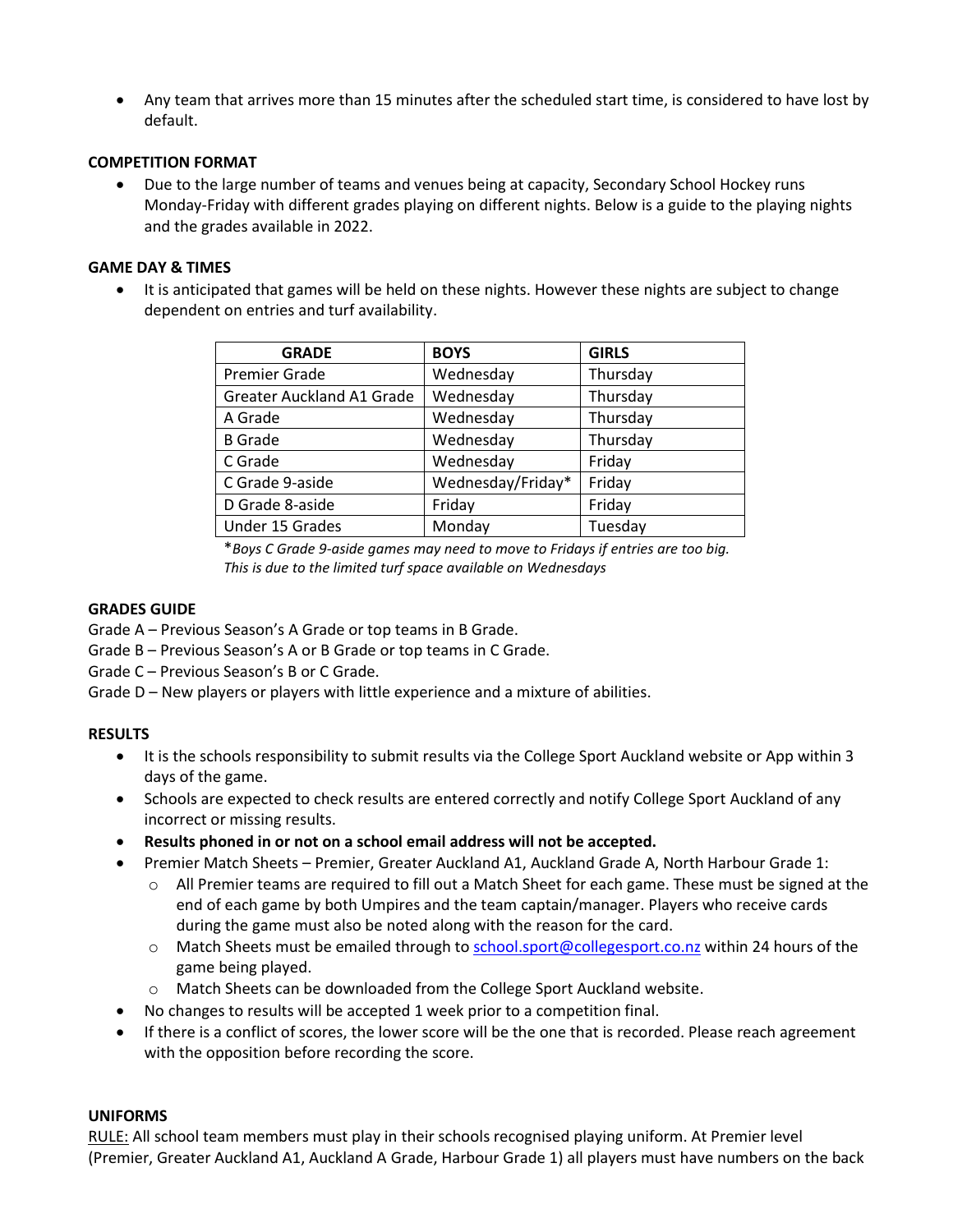of their shirts. No two players of the same team on the field may have the same number. Numbers must be at least 15 centimeters in height and in a colour that is easily distinguishable from the shirt.

PROCEDURE: Where the uniforms of two schools are sufficiently close that there is a possibility of confusion by players or umpires it is recommended that an alternate uniform is worn. The team on the left hand side of the draw will be required to wear an alternative uniform. It is recommended that all Premier level teams have an alternative uniform available on a match day.

If the umpire has a problem with the uniform of the teams, managers must agree on the change prior to the start of a game.

Any manager/coach who has a query over this matter prior to the start of a game (or during the match) should first approach the other team's manager/coach for a solution.

PENALTY: Any team not in correct uniform may be deemed to have defaulted.

#### **DRESS CODE**

All participants and umpires are required to adhere to appropriate dress standards. Players are to ensure they are wearing the correct school uniform i.e. Shirt, skirt or shorts, and pulled up socks. Players are not allowed to wear hard peaked caps.

Mouth guards and shin pads are **compulsory** for all field players. Goalkeepers must wear appropriate protective gear.

Any players not wearing mouth guards and/or shin pads will be sent from the field (as a substitution) by the umpire and will not be allowed to return to the field until they have the required equipment.

#### **CARDED PLAYERS**

- Auckland Hockey is required to keep a record of all red, yellow and green cards issued in all Club and School matches.
- College Sport Auckland will collate the red, yellow and green card penalty points that a team member receives. These cards will be added to the Auckland Hockey Carded Players list
- The AK Hockey office shall notify College Sport Auckland if a player is automatically suspended as soon as a player accumulates:
	- o 12 points in total;
	- o is issued a red card;
	- o accumulates a total of 6 abuse and foul language points; or
	- o accumulates a total of 9 abuse and foul language points
- College Sport Auckland/Auckland Hockey will notify the school and it is then their responsibility to notify the player of his/her suspension.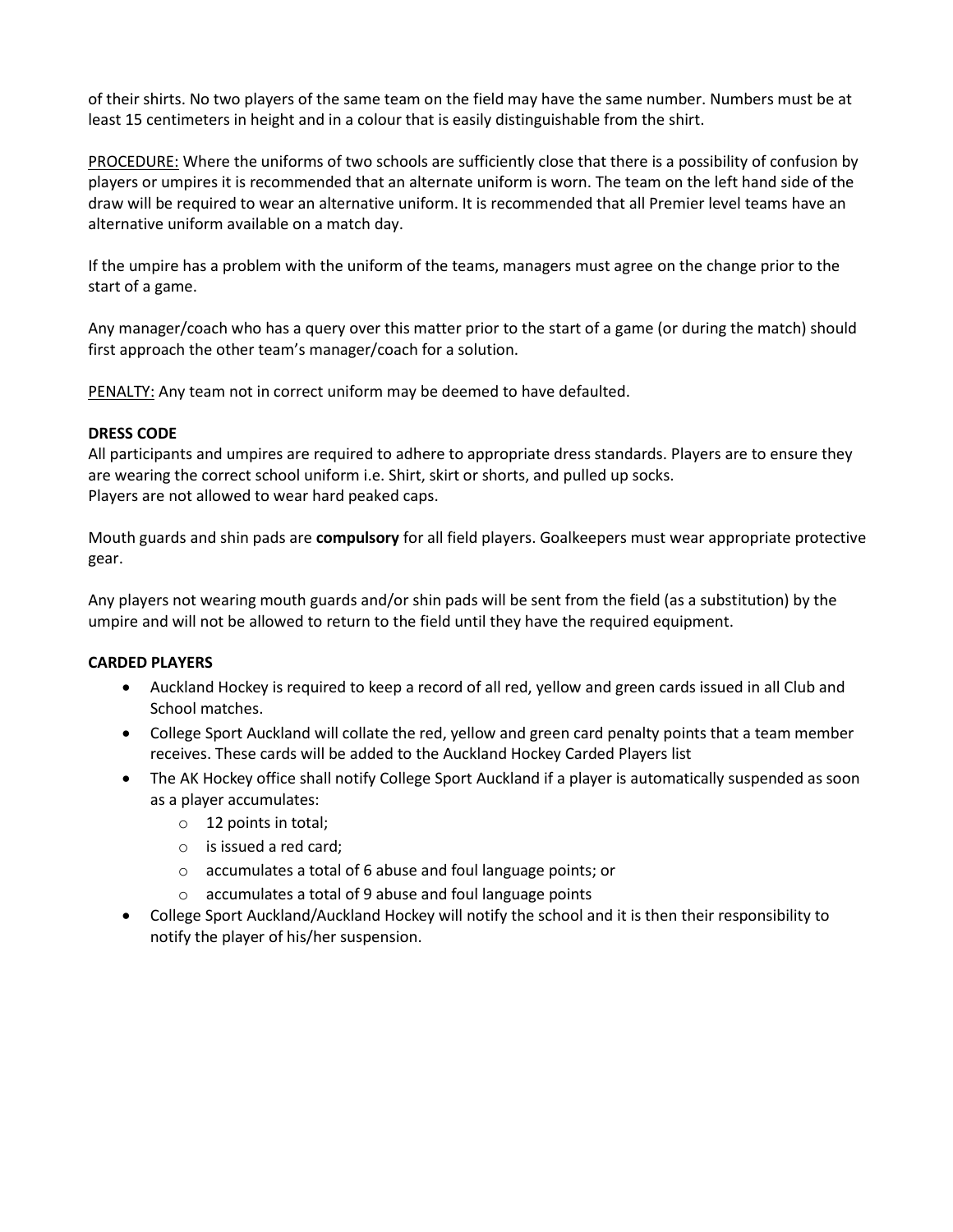## **MATCH DAY REQUIREMENTS**

#### **PLAYING CARDS AND TEAM NUMBERS**

- 1. All teams must fill out a match card at least 15 minutes prior to commencement of each match
	- a) The match card must be completed clearly and legibly showing each player's first name, surname and shirt number. No more than 16 players can be listed, except for:
		- o A grade that can have 18 players listed. Two goalkeepers must be listed if using 18 players
		- o C grade 9-aside that can have 14 players listed.
	- b) Players playing in a grade different from that for which they are registered must be clearly marked on the match card before the start of the match.
	- c) The captain's name must be completed on the card
	- d) A player cannot be prevented from playing simply by virtue of their name being left off the card at the commencement of the match provided the umpires agree that person is a registered player and the players name is added to the card before the end of the match.

It is recommended that umpires appointed to matches should check prior to the start of the match that the card has been completed properly and if it hasn't required that the deficiency be remedied.

- 2. In all cases, the start of the game shall not be delayed and the Captain of the team which has not completed the card properly shall remain off the field (and cannot be replaced, meaning the team plays short) until the card is filled in properly. The exception to this is when a match card is not available at the ground through no fault of the players. The match should proceed on time and a surrogate card completed as best as can be managed, at the discretion of the umpires.
- 3. On completion of the match, match cards should be handed to the umpires for comment e.g. red/yellow/green cards and signed by the umpires and both captains to confirm the result of the match.
- 4. Premier results must be scanned and emailed to College Sport Auckland each week within 3 days of playing.

#### **PLAYERS SHIRT NUMBERS – PREMIER GRADE ONLY**

PROCEDURE: The umpires may prevent players taking the field if he or she does not have a number on their playing shirt. Acceptable practice is that a temporary number be placed on a shirt (using tape). Similarly, if only one player has an unnumbered shirt the umpires may deem this to be acceptable since it is still possible to distinguish that player from others on the field. Goalkeepers only need numbered shirts if two goalkeepers are playing in the same game.

PENALTY: Where a team is fielding two or more players wearing the same number or no number the umpire will only permit one of the players to take the field until this is remedied unless previous dispensation has been granted by College Sport Auckland.

#### **CLEARLY IDENTIFIED CAPTAINS**

RULE: All grades must clearly identify their Captain by a ribbon or arm band. Prior to the commencement of the match team managers and match umpires are responsible to ensure the captain for the match has been clearly identified.

PENALTY: Where the identity of a captain is unclear, the player responsible for the role will be sent from the field by the umpire to rectify this.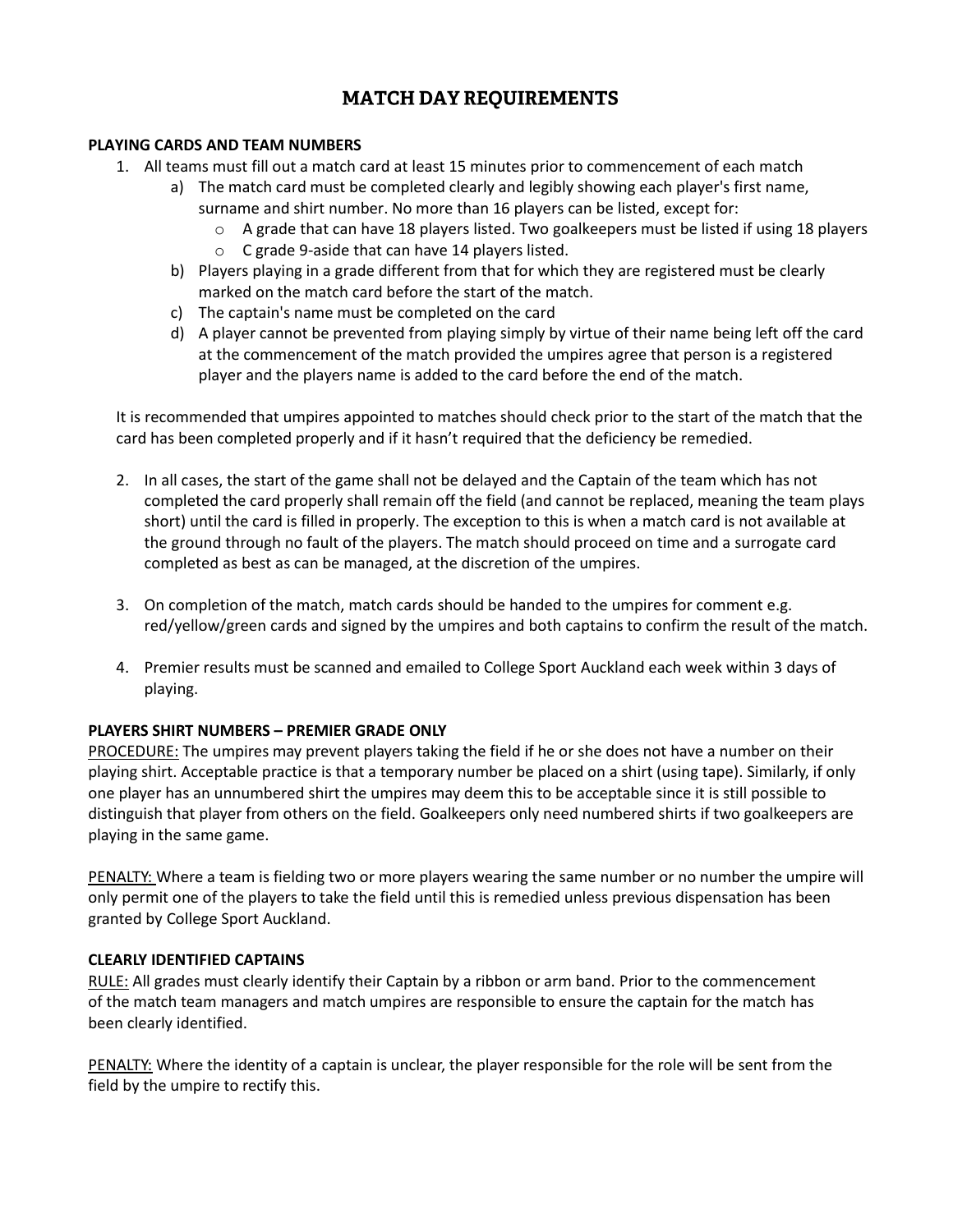#### **POINTS SYSTEM**

• Points will be allocated as follows:

| Win or Win by default   | 3 points                                          |
|-------------------------|---------------------------------------------------|
| <b>Draws</b>            | 1 point                                           |
| Abandoned game          | 1 point each (unless replayed before end of term) |
| Loss or lose by default | 0 points                                          |
| Default is taken as     | $3 - 0$ win/loss                                  |
|                         |                                                   |

- Final Grade placing will be determined by total points (equal placing possible)
- If seeding is necessary it will be determined by the following.
	- a) In each grade, teams will be ranked according to the number of points each has accumulated in the competition.
	- b) If at the end of the competition two or more teams have the same number of points for any place, these teams will be ranked according to their respective number of matches won.
	- c) Should there still remain equality between two or more teams, then these teams will be ranked according to their respective goal difference (which means 'goals for' less 'goals against'). A positive goal difference always takes precedence over a negative one.
	- d) If there still remains equality between two or more teams, then these teams will be ranked according to their respective number of 'goals for'.
	- e) If there still remains equality between two or more teams then the result(s) of the match(es) played between (only) those teams involved will be taken into consideration to determine the ranking of the tied teams.

If more than two teams are involved, then a ranking based upon the results of the matches between (only) them shall determine their respective position.

- f) Should there still remain equality between two teams, then the matter will be settled by a penalty shootout (Premier Grade) or penalty stroke (all other grades) competition between those teams
- g) If more than two teams are involved, then each team will play a penalty shootout/stroke competition against the other teams

#### **CLASSIFICATION MATCHES**

- Classification matches are all quarter finals, semi finals and medal finals.
- All classification matches require a winner.
- A winner is required for medal matches (ie Premier  $1^{st}/2^{nd}$  &  $3^{rd}/4^{th}$ , A1  $1^{st}/2^{nd}$ , Auckland A Grade  $1^{st}/2^{nd}$ , Harbour Grade 1 1<sup>st</sup>/2<sup>nd</sup>) and B Grade (for seedings for following year). Finals below B Grade will be shared and do not require a winner.

#### **Procedure for Classification Matches (Quarter finals/Semi finals/Medal finals)**

- 1. Premier Grades (Premier, Greater Auckland A1, Grade A, Grade 1)
	- a) If, after regulation time, the game is drawn, a penalty shoot out competition shall determine the winner
- 2. All other grades (Grade B, Grade C, Grade D, U15)
	- a) If, after regulation time, the game is drawn, a penalty stroke competition shall determine the winner

#### **9-ASIDE FULL FIELD GAMES**

The playing rules remain the same as per the 11 a-side formats apart from the following:

- Game length 2x 20 minute halves.
- No more than 14 players can be listed on the playing card.
- Mixed teams playing in the Girls grade must have a minimum of 5 females on the field at all times.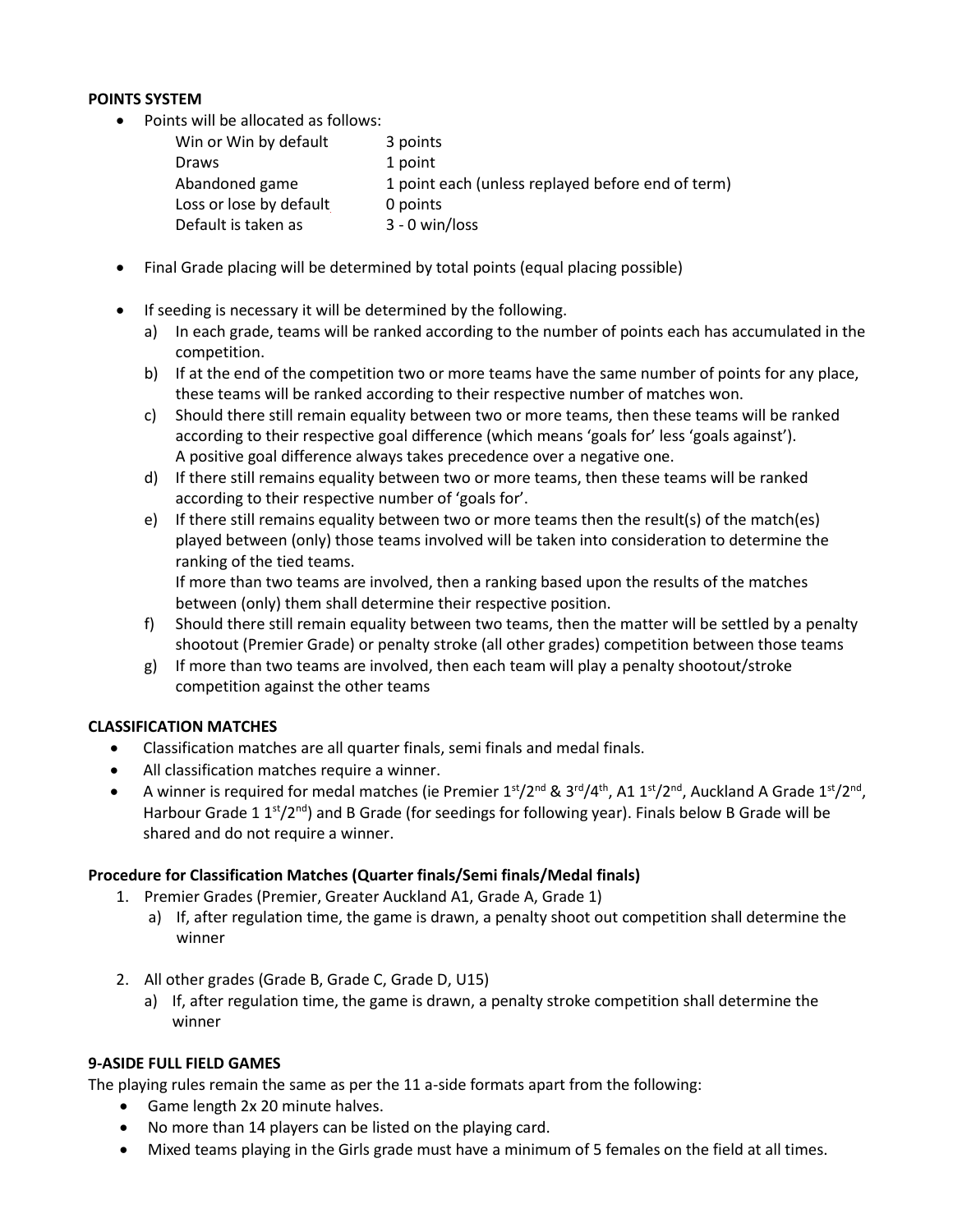#### **8-ASIDE HALF FIELD GAMES**

The playing rules remain the same as per the 11 a-side formats apart from the following:

- **No Hitting –** Players must have their hands apart (approx. 25 cm) to **Sweep,** or **Push** the ball. The sticks should start on the turf with a short follow through due to hands being apart.
- The ball must **not** be raised above the knee; it must also be a **controlled** lift. Exception only when there is a clear shot at goal against a fully padded goalkeeper can a player lift the ball by pushing or flicking it.
- Subbing shall be from the sideline, not from behind the team goal (for safety reasons). Please ensure the player has left the field of play before the new player takes the field.
- Mixed teams playing in the Girls grade must have a minimum of 6 females on the field at all times.
- **NEW RULE**: There will be no penalty corners taken in 8-aside games. Instead, a "Challenge" will be awarded in the case of an infringement inside the circle (see rules below). If no fully padded goalkeeper is on the field, the Challenge can be defended by a field player from the offending team.

Games will be allocated to a venue and a half of the turf. H1 = Half one, H2 = Half 2. Half 1 is always the half closest to the entrance of the venue (Carpark end).

#### **8-aside "Challenge" Rule:**

- 1. All players on the field other than the player taking the challenge and the goalkeeper defending it must stand beyond the center-line.
- 2. The ball is placed 1 meter outside the top of the circle nearest to the goal of the defending goalkeeper..
- 3. The player taking the challenge must stand behind the ball before beginning the challenge.
- 4. The goalkeeper defending the challenge must stand with both feet on or behind the goal-line and must not leave the goal-line until the ball has been played.
- 5. The whistle is blown when the player taking the challenge and the goalkeeper defending it are in position to start the challenge.
- 6. The player taking the challenge must not take it until the whistle has been blown. The player taking the challenge or the goalkeeper defending it must not delay the taking of the challenge.
- 7. The player taking the challenge may play the ball, but may not shoot the ball at goal until it has travelled at least 4 meters and is permitted to raise it to any heigh.
- 8. After the attacker has played the ball the defending goalkeeper may move.
- 9. After the attacker has played the ball open play resumes and the other players from both teams who were beyond the center-line may re-join play
- 10. Once awarded, a challenge must be completed even if the half ends during the taking of the challenge. The challenge, and therefore the half, is over when:
	- a goal is scored;
	- the attacker commits an offence;
	- the ball is touched by another player than the initial attacker playing the challenge or the goalkeeper;
	- the ball goes out of play over the back-line or side-line (including deliberately put over the backboard by the goalkeeper).
	- for any unintentional offence by the defending goalkeeper against the player taking the challenge, the challenge is taken again;
	- for any intentional offence by the defending goalkeeper against the player taking the challenge, a penalty stroke is awarded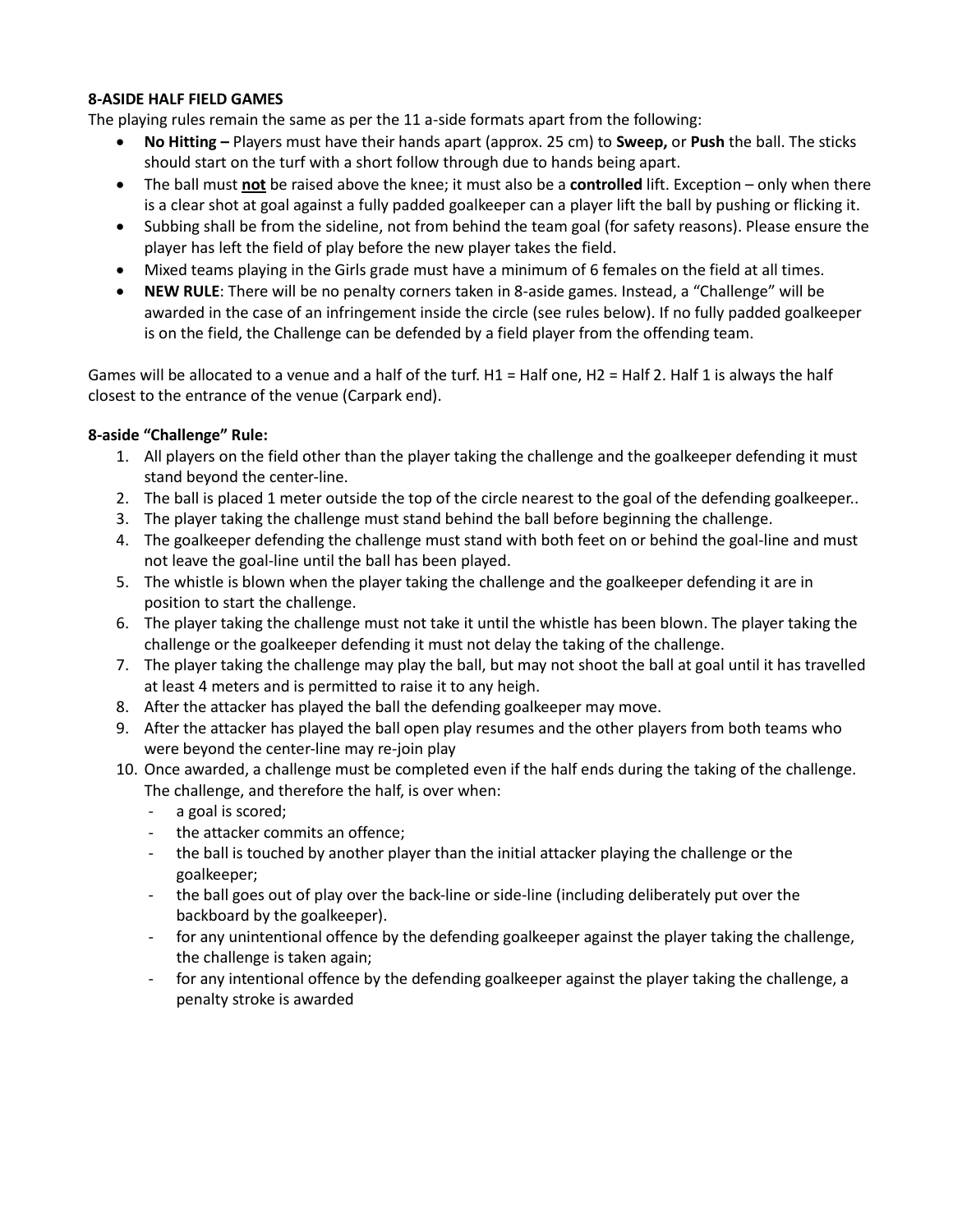## PENALTY SHOOT OUT COMPETITION PROCEDURE

- 1. Respective team managers nominate five players to take and one player to defend the shoot-outs from those on the match card except as excluded below.
	- a. A player who has been permanently suspended (red card) during the match may not take part in the penalty shoot out
	- b. A player who has been temporarily suspended (yellow card) during the match may take part in the penalty shoot-out, even if the period of their suspension has not been completed at the end of the match
- 2. AK Hockey Local Playing Rules regarding goalkeepers shall not apply during a penalty shoot out
	- a. A shoot-out may be defended by either a goalkeeper, a player with goalkeeping privileges or a field player as defined by the FIH Rules of Hockey
	- b. A player with goalkeeping privileges must wear a helmet when defending a shoot-out
- 3. A player nominated to defend the shoot-outs can also be nominated to take a shoot-out.
- 4. No substitutions/replacements are permitted during the shoot out competition, other than as specified below.
- 5. The umpires shall choose the goal to be used
- 6. If no scoreboard is available the umpires shall appoint one or preferably two people to keep time during the shoot outs
- 7. The captains will toss a coin; the team that wins the toss shall have the choice to take or defend the first shoot out
- 8. All players on the match card, other than any player who has been excluded permanently (red card) during the match, are permitted to enter the field of play outside the 23m area used for the shoot-out but must be at least 10 metres from the spot where the ball is placed at the start of the shoot-out.
- 9. The goalkeeper/defending player of the team taking a shoot-out may be on the back-line outside the circle
- 10. A player taking or defending a shoot-out may enter the 23m area for that purpose
- 11. If a player taking a shoot-out is also defending the shoot-outs taken by opponents, (s)he is allowed reasonable time to take off his/her protective equipment to take his/her shoot-out and subsequently to put his/her protective equipment on again
- 12. Five players from each team take a shoot-out alternately against the goalkeeper/defending player of the other team making a total of 10 shoot-outs
	- a. The players may take the shoot-outs in any order.
- 13. Taking a shoot-out:
	- a. the goalkeeper/defending player starts on or behind the goal-line between the goal posts;
	- b. the ball is placed on the nearest 23m line opposite the centre of the goal;
	- c. an attacker stands outside the 23m area near the ball;
	- d. the umpire blows the whistle to signal the start of the shoot-out; the attacker and the goalkeeper/defending player may then move in any direction;
	- e. the shoot-out is completed when:
		- 1. 8 seconds has elapsed since the starting signal;
		- 2. a goal is scored;
		- 3. the attacker commits an offence;
		- 4. the goalkeeper/defending player commits an unintentional offence inside or outside the circle in which case the shoot-out is re-taken by the same player against the same goalkeeper/defending player;
		- 5. the goalkeeper/defending player commits an intentional offence inside or outside the circle, in which case a penalty stroke is awarded and taken;
		- 6. the ball goes out of play over the back-line or side-line; this includes the goalkeeper/defending player intentionally playing the ball over the back-line.
- 14. If a penalty stroke is awarded as specified above, it can be taken and defended by any eligible player on the match card subject to clauses 16, 17 and 18 below.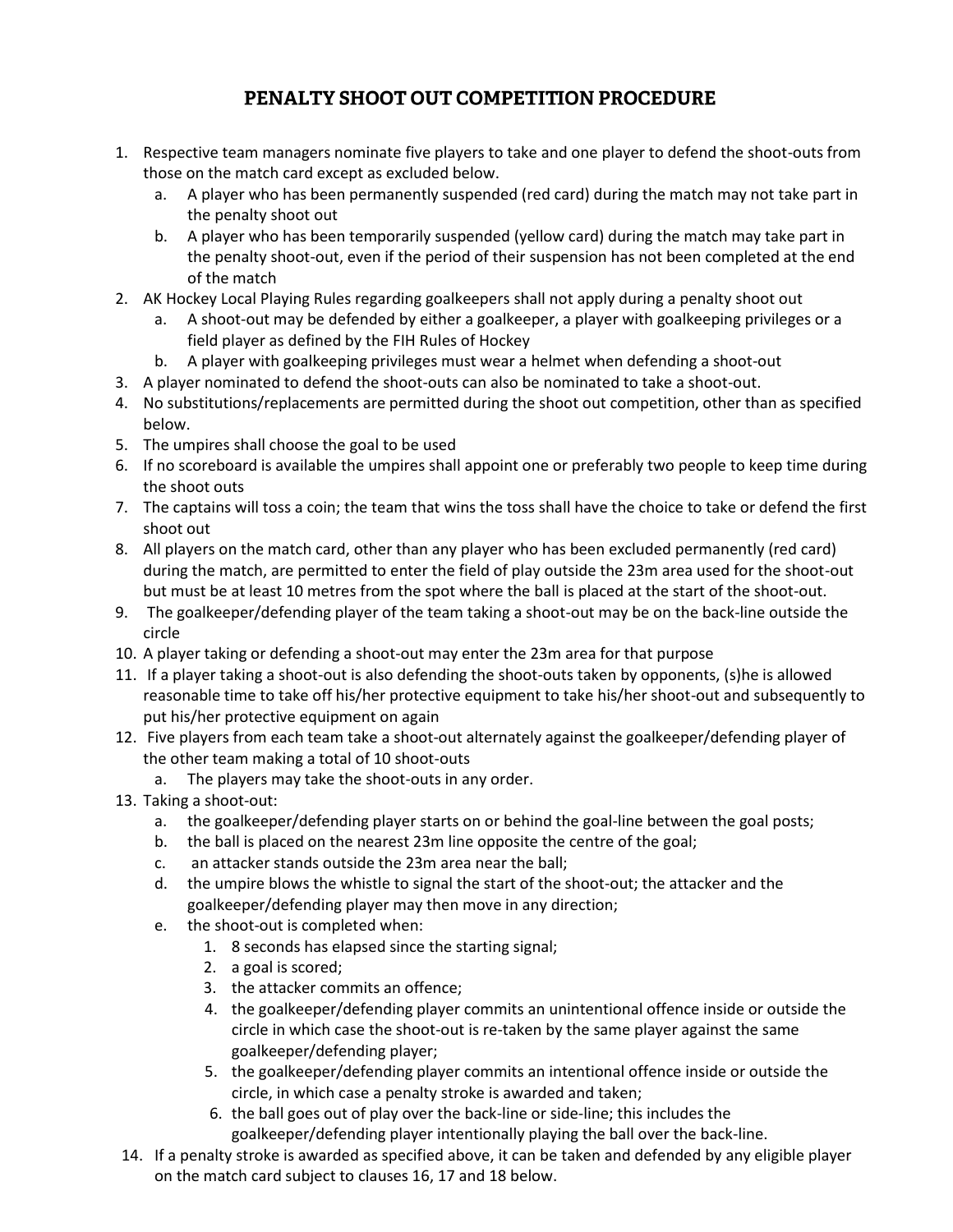- 15. The team scoring the most goals is the winner and the competition ceases once an outright winner is determined.
- 16. If during a shoot-out competition (including during any penalty stroke which is awarded) a player (either an attacker or a goalkeeper/defending player) is suspended:
	- a. that player takes no further part in that shoot-out competition and, unless a goalkeeper/defending player, cannot be replaced;
	- b. the replacement for a suspended goalkeeper/defending player can only come from the five players of that team nominated to take part in the shoot-out competition;
	- c. the replacement goalkeeper/defending player is allowed reasonable time to put on protective equipment similar to that which the goalkeeper/defending player (s)he is replacing was wearing;
	- d. for taking his/her own shoot-out, this player is allowed reasonable time to take off his/her protective equipment to take his/her shoot-out and subsequently to put it on again;
	- e. any shoot-out (or penalty stroke) due to be taken by a suspended player counts as no goal; the shoot-outs taken by this player and scored before being suspended count as a goal.
- 17. If during a shoot-out competition, a defending goalkeeper/defending player is incapacitated;
	- a. that goalkeeper/defending player may be replaced by another player from among the players listed on the match card, unless suspended by an umpire during the shoot-out competition or permanently suspended by an umpire during the match;
	- b. the replacement goalkeeper;
		- 1. is allowed reasonable time to put on protective equipment similar to that which the incapacitated goalkeeper / defending player was wearing;
		- 2. if this replacement is also nominated to take a shoot-out, this player is allowed reasonable time to take off his protective equipment to take his shoot-out and subsequently to put it on again.
- 18. If during a shoot-out competition, an attacker is incapacitated, that attacker may be replaced by another player from among the players listed on the match card, unless suspended by an umpire during the shoot-out competition or permanently suspended by an umpire during the match
- 19. If an equal number of goals are scored after each team has taken five shoot-outs;
	- a. a second series of five shoot-outs is taken with the same players, subject to the conditions specified in these rules;
	- b. the sequence in which the attackers take the shoot-outs need not be the same as in the first series;
	- c. the team whose player took the first penalty shoot-out in a series defends the first penalty shoot-out of the next series;
	- d. when one team has scored or been awarded one more goal than the opposing team after each team has taken the same number of shoot-outs, not necessarily being all five shoot-outs, that team is the winner.
- 20. If an equal number of goals are scored or awarded after a second series of five shoot-outs, additional series of shoot-outs are taken with the same players subject to the conditions specified in these rules:
	- a. the sequence in which the attackers take the shoot-outs need not be the same in any subsequent series;
	- b. the team which starts each shoot-out series alternates for each series.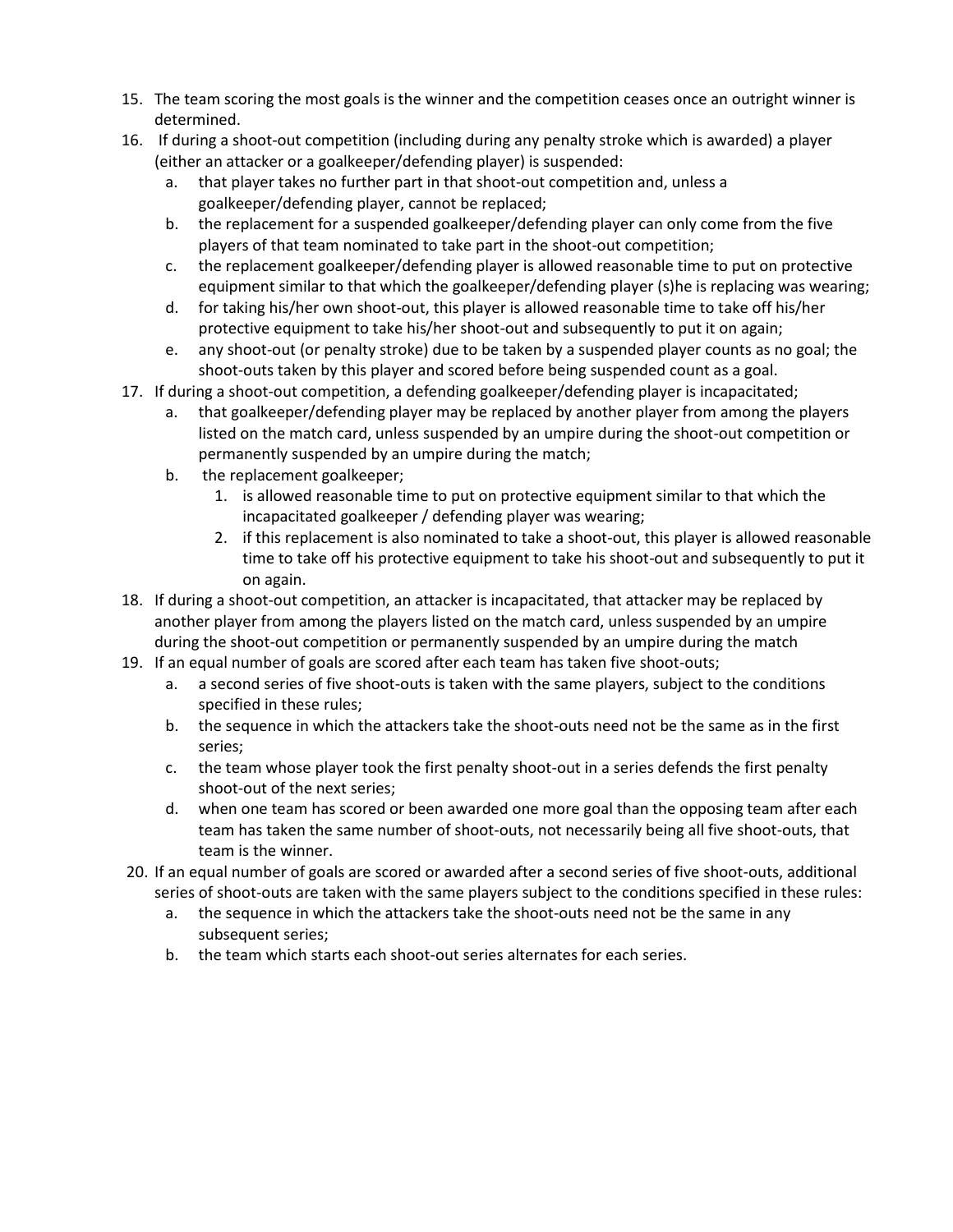## PENALTY STROKE COMPETITION PROCEDURE

- 1. Respective team managers nominate five players to take and one player to defend the penalty strokes from those on the match card except as excluded below.
	- a. A player who has been permanently suspended (red card) during the match may not take part in the penalty stroke competition
	- b. A player who has been temporarily suspended (yellow card) during the match may take part in the penalty shoot-out, even if the period of their suspension has not been completed at the end of the match
- 2. A player nominated to defend the penalty strokes can also be nominated to take a penalty stroke.
- 3. No substitutions/replacements are permitted during the penalty stroke competition, other than as specified below.
- 4. The umpires shall choose the goal to be used
- 5. The captains will toss a coin; the team that wins the toss shall have the choice to take or defend the first penalty stroke
- 6. Team managers, goalkeepers and nominated stroke takers only are permitted to enter the field of play but must remain outside the 23m area unless authorised by an umpire to take or defend a penalty stroke
- 7. The goalkeeper of the team taking a penalty stroke may be on the back-line outside the circle
- 8. Five players from each team take a penalty stroke alternately against the goalkeeper of the other team making a total of 10 penalty strokes
	- a. The players may take the strokes in any order
- 9. The team scoring the most goals is the winner and the competition ceases once an outright winner is determined.
- 10. If during a penalty stroke competition a player (either an attacker or a goalkeeper) is suspended:
	- a. that player takes no further part in that shoot-out competition and, unless a goalkeeper, cannot be replaced;
	- b. the replacement for a suspended goalkeeper can only come from the five players of that team nominated to take part in the shoot-out competition:
	- c. the replacement goalkeeper is allowed reasonable time to put on protective equipment similar to that which the goalkeeper (s)he is replacing was wearing;
	- d. for taking his/her own penalty stroke, this player is allowed reasonable time to take off his/her protective equipment to take his/her penalty stroke and subsequently to put it on again;
	- e. any penalty stroke due to be taken by a suspended player counts as no goal; the penalty strokes taken by this player and scored before being suspended count as a goal.
- 11. If during a penalty stroke competition, a defending goalkeeper is incapacitated;
	- a. that goalkeeper may be replaced by another player from among the players listed on the match card, unless suspended by an umpire during the penalty stroke competition or permanently suspended by an umpire during the match;
	- b. the replacement goalkeeper;
		- 1. is allowed reasonable time to put on protective equipment similar to that which the incapacitated goalkeeper was wearing;
		- 2. if this replacement is also nominated to take a penalty stroke, this player is allowed reasonable time to take off his protective equipment to take his penalty stroke and subsequently to put it on again.
- 12. If during a penalty stroke competition, an attacker is incapacitated, that attacker may be replaced by another player from among the players listed on the match card, unless suspended by an umpire during the shoot-out competition or permanently suspended by an umpire during the match
- 13. If an equal number of goals are scored after each team has taken five penalty strokes;
	- a. a second series of five penalty strokes is taken with the same players, subject to the conditions specified in these rules;
	- b. the sequence in which the attackers take the penalty strokes need not be the same as in the first series;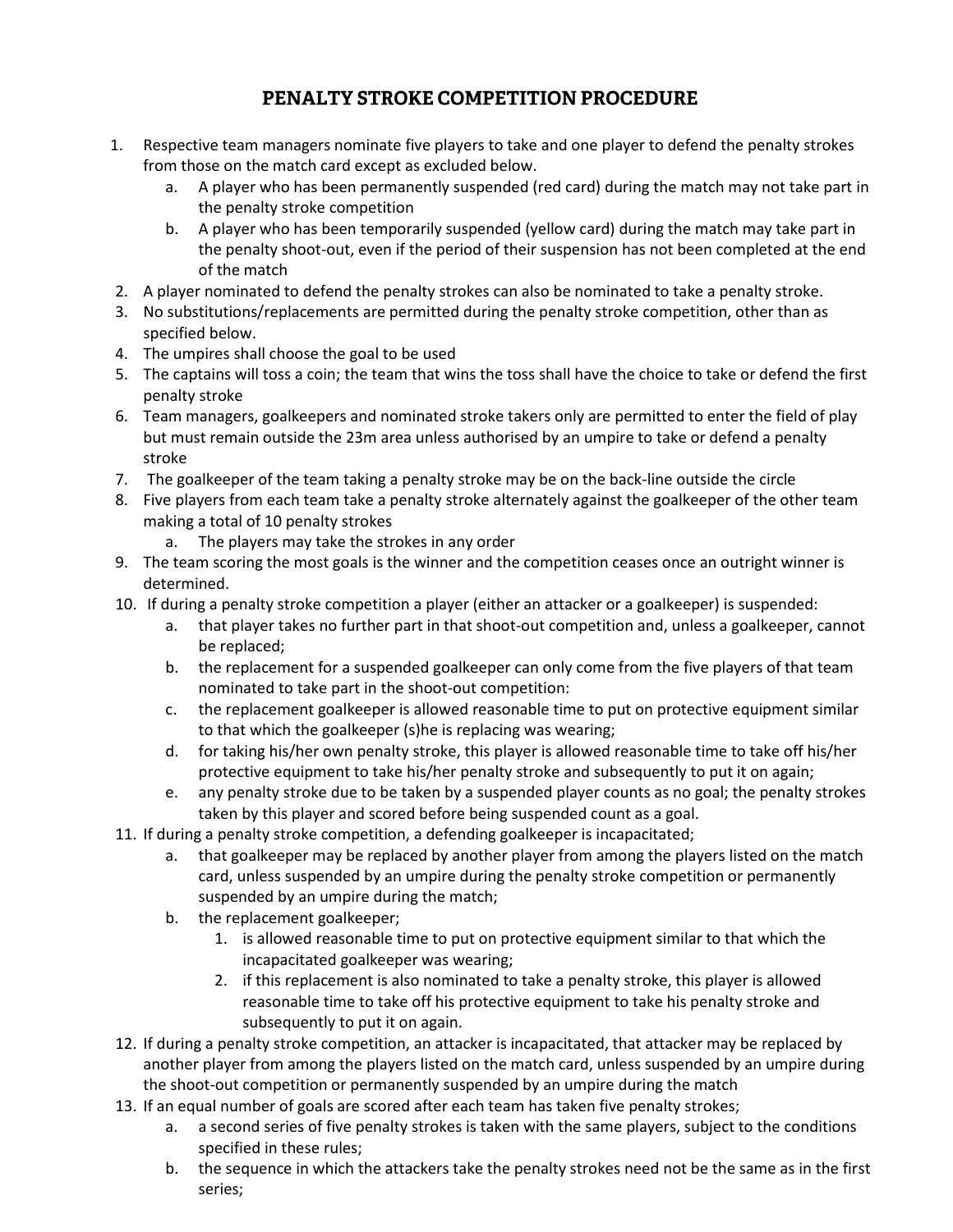- c. the team whose player took the first penalty stroke in a series defends the first penalty stroke of the next series;
- d. when one team has scored or been awarded one more goal than the opposing team after each team has taken the same number of penalty strokes, not necessarily being all five penalty strokes, that team is the winner.
- 14. If an equal number of goals are scored or awarded after a second series of five penalty strokes, additional series of penalty strokes are taken with the same players subject to the conditions specified in these rules:
	- a. the sequence in which the attackers take the penalty strokes need not be the same in any subsequent series;
	- b. the team which starts each series of penalty strokes alternates for each series.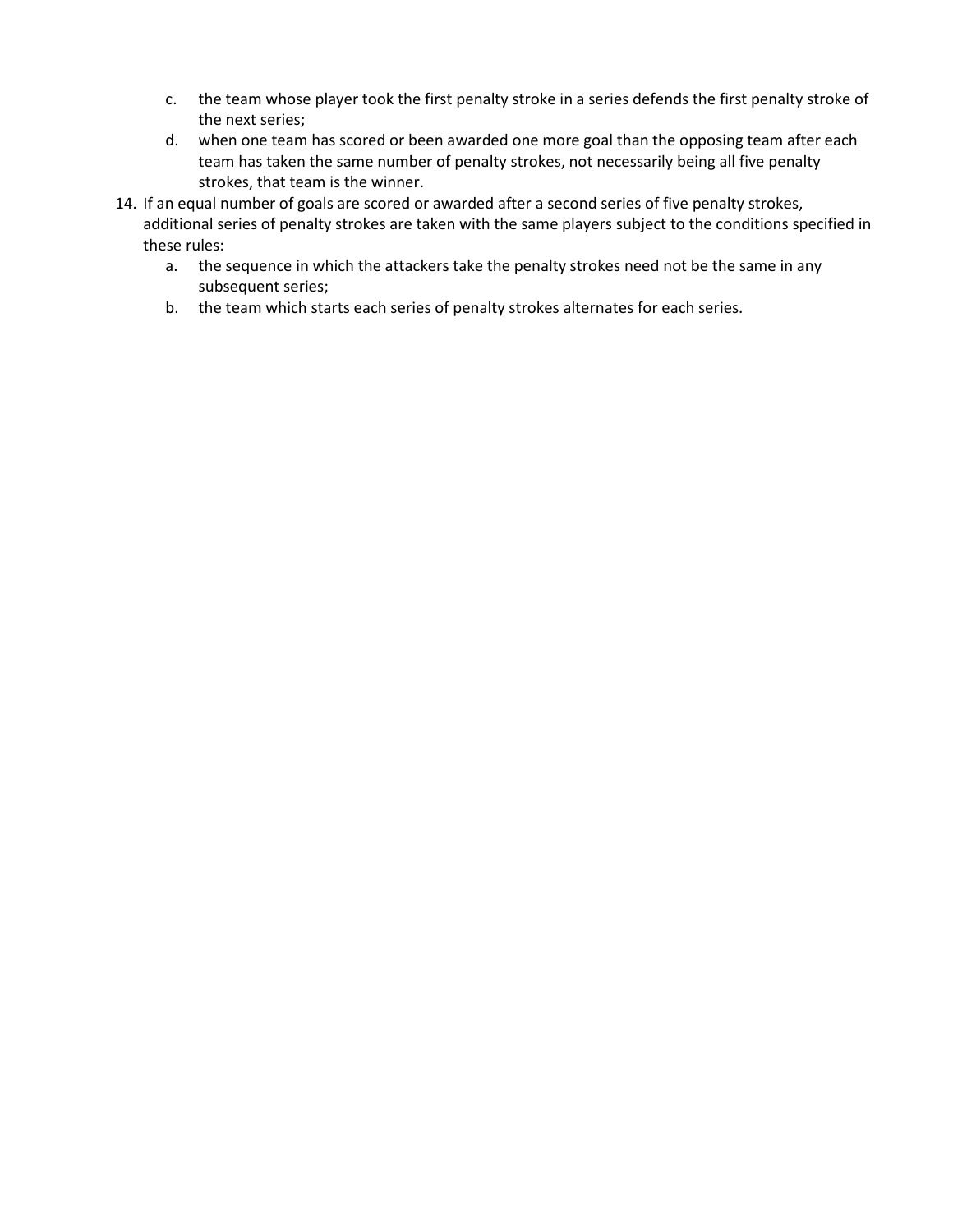## **AUCKLAND HOCKEY- LOCAL PLAYING RULES**

The Auckland Hockey Association has several "local rules" that differ from International rules. These are designed to suit local conditions and maximise the enjoyment of the game.

The current FIH Rules of Hockey will apply, except as modified below

- 1. Stopping time
	- 1.1 Once a match has commenced, time is not stopped under any circumstances
	- 1.2 If a match starts late, it must still finish at the designated time
	- 1.3 The game is deemed to have finished when the watering cycle commences or the lights go out
		- a) If the watering cycle commences or the lights go out less than 55 minutes after the designated start time of the match, the result may be appealed subject to the conditions in 1.5
	- 1.4 If playing time is lost due to unavoidable circumstances such as serious injury (meaning: rendered unconscious and/or immobilised/stretchered off and/or clearing of significant blood deposits; or flooding,
	- 1.5 either of the involved schools may appeal to Auckland Hockey (via College Sport Auckland) for the match to be replayed under the following conditions:
		- a) If between five and ten minutes' playing time is lost, and the final score is one goal or less between the teams
		- b) If more than ten minutes' playing time is lost
		- c) If less than five minutes' playing time is lost, there is no right of appeal
		- d) These times exclude any time lost due to the game starting late
	- 1.6 Subject to 1.3 above, the match is prolonged at half-time or full-time to allow completion of a penalty corner or penalty stroke and any subsequent penalty corner or penalty stroke
- 2. Goalkeepers
	- a) The current FIH Rules of Hockey relating to goalkeepers has changed in 2019 and no player in any grade can have goalkeeper privileges. A team must play with either a fully-equipped goalkeeper, or with only field players.
	- b) A field player may not defend a penalty stroke. If the defending team does not have a goalkeeper on the field, the penalty stroke is taken into an empty goal

*Teams should remember it is permissible to substitute at a penalty stroke; a goalkeeper may be substituted on if available, even if the team was playing with only field players when the penalty stroke was awarded.*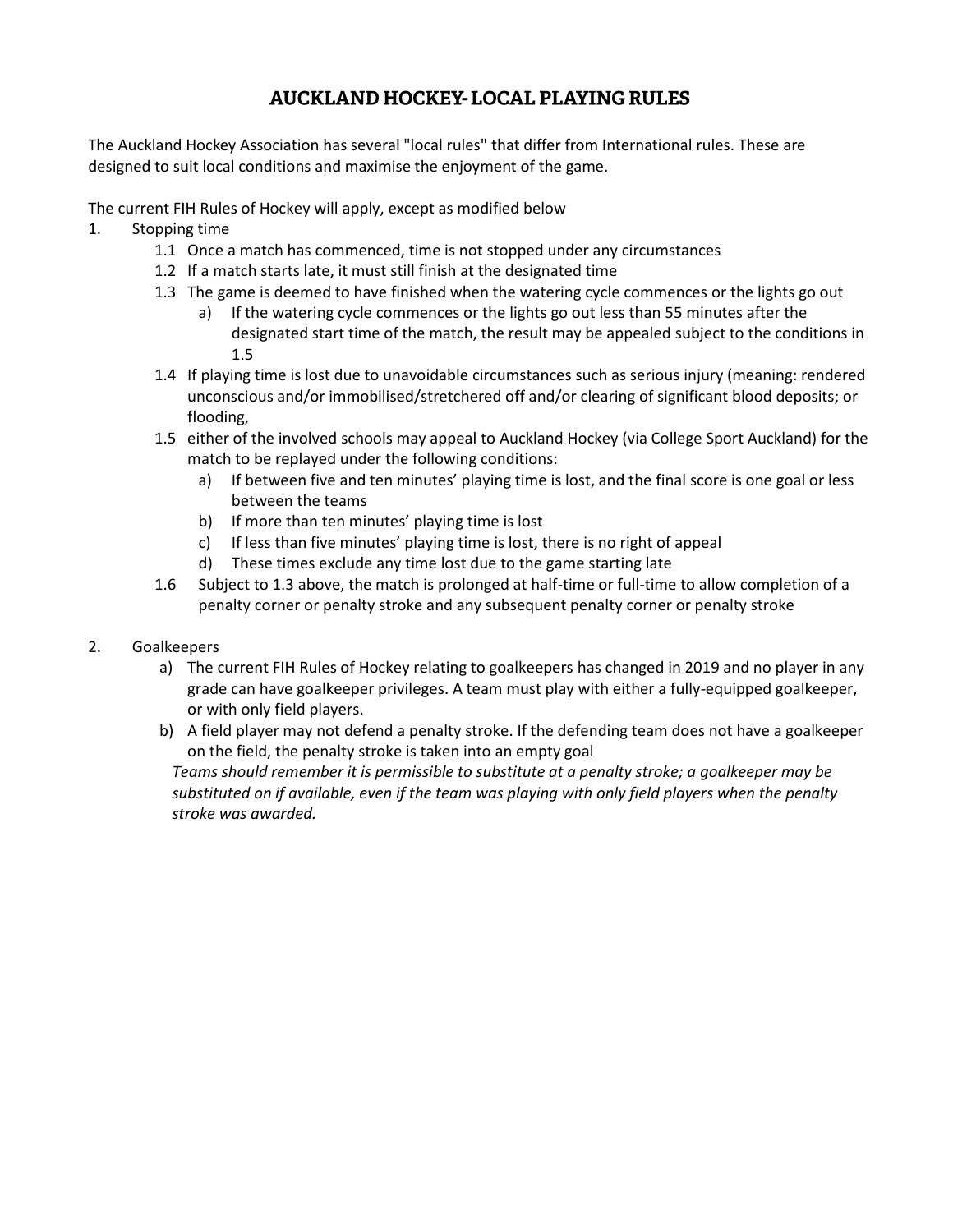### **TURF RULES**

#### *These rules apply to all turfs*

#### **START AND FINISH TIME OF TURF MATCHES**

It is important that teams are punctual when playing on turf - this applies to start and finish times. If your match is late starting, it **MUST END** at the scheduled time. *Under no circumstances* **must the match go over scheduled time.**

#### **TURF PLAY:**

- Any game late in starting must play a shorter time, the game shall be of two equal spells with a break of five minutes after the first spell.
- All games must finish on time.
- Games shall consist of 2x 25 minute halves or 4x 15 minute quarters for Premier and Greater Auckland A1 games.
- The correct footwear for turf play must be worn.
- All rules that relate to the use of a turf facility as set down by the turf administrator must be upheld.
	- 1. Spectators keep off the turfs at all times outside the fence
	- 2. Enter and exit by gates only do not climb the fence
	- 3. Change into clean footwear before stepping on to the turf
	- 4. Do not leave gear on the sidelines
	- 5. Dug-outs are for players and two team officials only
	- 6. No warm-ups while game is in progress. No hitting balls against the hoarding fence or around the building.
	- 7. Teams shall leave the artificial surface through gateways, promptly, at the conclusion of their match or practice
	- 8. It shall be the responsibility of team coaches and managers that all care should be taken to stem the flow of blood from injury on to the turf or other players. If safe to do so, injured players must be removed from the playing area until bleeding has been stopped and covered
	- 9. **Approved playing gear only to be worn or used**:
		- Clean rubber soled shoes and rubber studs ONLY
		- Sticks to have no sharp protrusions
		- Goal Keeping pads to be clean
		- Goal keeping buckles to be taped at all times
		- No sharp objects to be carried or worn on to the turf
	- 10. Balls hit over the fence during match play, are NOT to be retrieved by players. An outside runner should retrieve the ball
	- 11. **NO ALCOHOL, CHEWING GUM, GLASS BOTTLES, FOOD or SMOKING, inside the hoarding fence**
	- 12. Please use rubbish bins supplied for all rubbish in the stadium
	- 13. No play or practice outside allocated times
	- 14. **NO DOGS** are allowed at any facilities
	- 15. No Spitting on the turf
	- 16. When moving goals please use wheels on rear of the goal to mobilize the goal. This will avoid the turf becoming ripped.
	- 18. Do not interfere with turf watering system
	- 19. All facilities are Smoke Free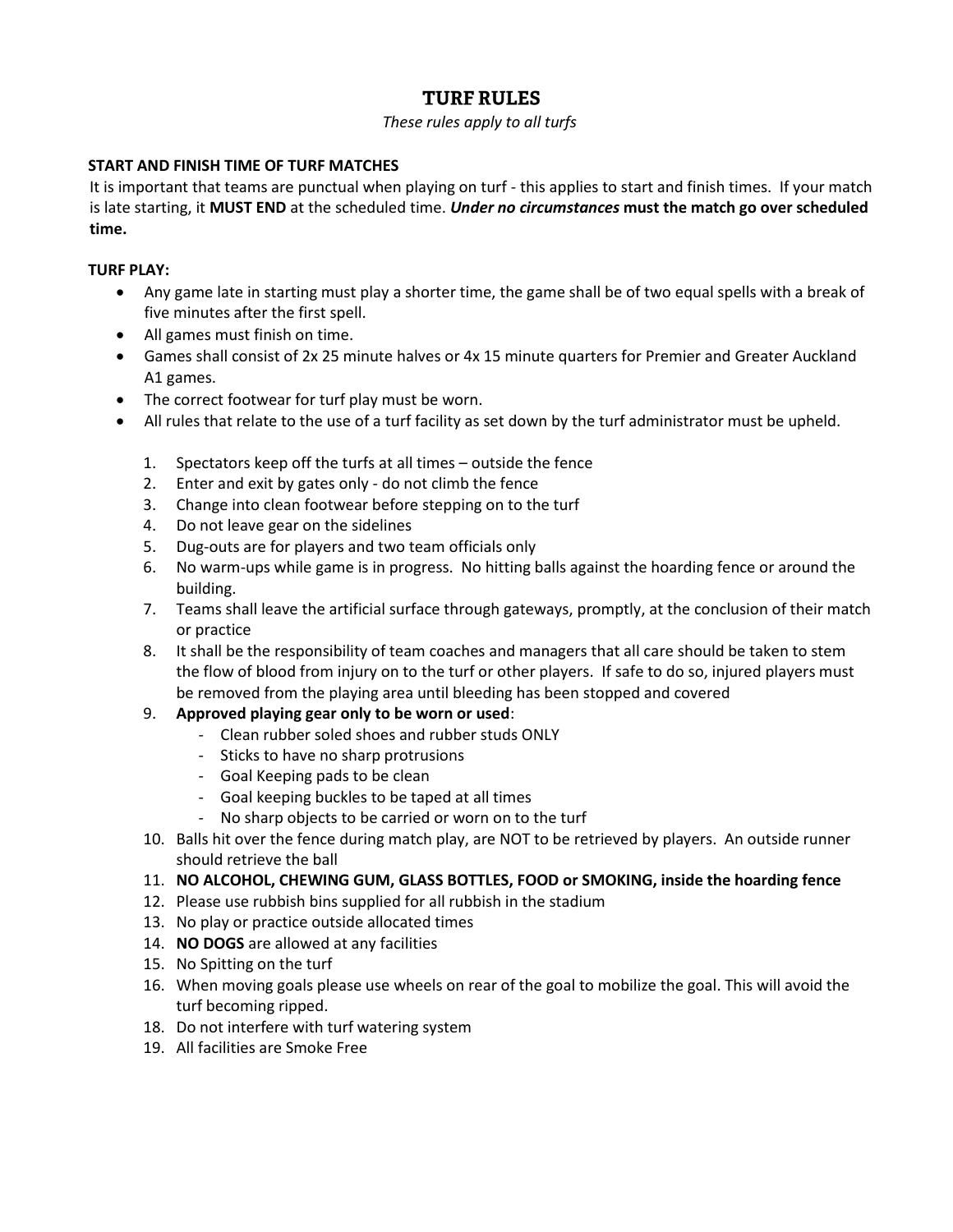## **HOCKEY TURFS**

| <b>STADIUM NAME</b>                 | ID                   | <b>ADDRESS</b>                      |
|-------------------------------------|----------------------|-------------------------------------|
| <b>Grammar Hockey Centre</b>        | <b>Auck Grammar</b>  | Normanby Road, Mt Eden              |
| <b>Water Turf</b>                   |                      |                                     |
| <b>Avondale College</b>             | Avondale             | Rosebank Road, Avondale             |
| <b>Water Turf</b>                   |                      |                                     |
| <b>Baradene College</b>             | <b>Baradene</b>      | 237 Victoria Avenue, Remuera        |
| <b>Water Turf</b>                   |                      |                                     |
| <b>Diocesan School</b>              | Diocesan             | Clyde Street, Epsom                 |
| <b>Water Turf</b>                   |                      |                                     |
| <b>King's College</b>               | <b>Kings College</b> | Golf Avenue, Otahuhu                |
| <b>Water Turf</b>                   |                      |                                     |
| <b>Kolmar Hockey Centre</b>         | Kolmar               | Sutton Cres, Papatoetoe             |
| <b>Water Turf</b>                   |                      |                                     |
|                                     |                      |                                     |
| <b>Lloyd Elsmore Hockey Stadium</b> | LEP <sub>1</sub>     | Lady Marie Drive, Pakuranga         |
| <b>Water Turf</b>                   | LEP <sub>2</sub>     |                                     |
| <b>North Harbour Hockey Stadium</b> | Harbour Cello 1      | 159 Bush Road, Albany               |
| <b>Water Turf</b>                   | NH Tiger Turf 2      |                                     |
|                                     | Miller 3             |                                     |
|                                     | Harbour 4            |                                     |
| <b>Macleans College</b>             | Macleans             | 2 Macleans Road, Bucklands Beach    |
|                                     |                      |                                     |
| <b>Mt Roskill Grammar School</b>    | Mt Roskill           | Frost Road, Mt Roskill              |
| <b>Water Dressed Turf</b>           |                      |                                     |
| <b>Saint Kentigern College</b>      | Saint Kentigern      | 130 Pakuranga Road, Pakuranga       |
| <b>Water Turf</b>                   |                      |                                     |
| <b>St Cuthbert's College</b>        | St Cuthbert's        | Wapiti Avenue, Epsom                |
| Wet Dressed Turf                    |                      |                                     |
| <b>Waitakere Hockey Turf</b>        | Waitakere            | Henderson High School               |
| <b>Water Turf</b>                   |                      | 21 Henderson Valley Road, Henderson |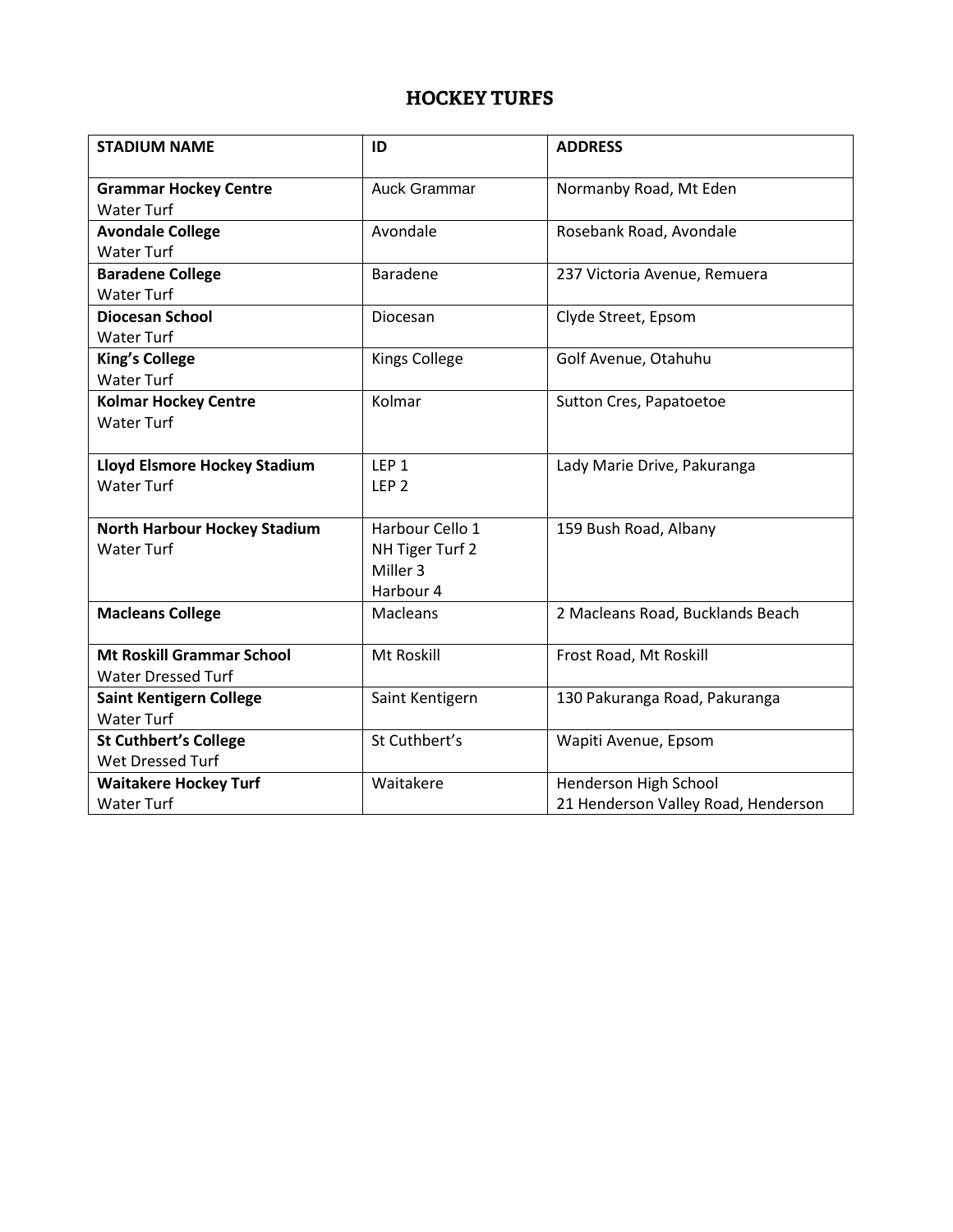## **GENERAL INFORMATION**

#### **CAN A COACH "COACH THE TEAM" FROM THE SIDELINE?**

The simple answer is yes. It would be impractical to stop this because a coach could easily have a message carried by a player or supporter. Our only restrictions are covered by the Code of Conduct which relates to the behaviour of the Coach, for example abusive instructions to players that detract from the match are not tolerated.

#### **HOW MANY PLAYERS MUST A TEAM FIELD TO START A MATCH?**

A team must have a minimum of 7 players at the start time of a match or the match is defaulted.

#### **PLAYER SUBSTITUTIONS**

Player substitutions must take place at the halfway line on the field, on the dugout side of the turf where applicable.

#### **TEAM CAPTAINS**

All grades must clearly identify their Captain by a ribbon or arm band.

#### **DUGOUTS**

Only team officials and players are allowed in the dugout. Umpires have the right to ask people to leave the dugout area.

#### **BLOOD CODE**

If players are openly bleeding every effort should be made to control the bleeding before moving the player (to prevent dripping on the turf). All players must leave the turf if they are openly bleeding and may not return until the wound has been covered. All teams should carry sufficient medical equipment to dress wounds and to clean the turf of excess blood (medical alcohol should be carried for this purpose).

*Where a player has blood on their uniform or body, they must leave the turf to have this blood removed. All teams should carry a spare uniform for this purpose.*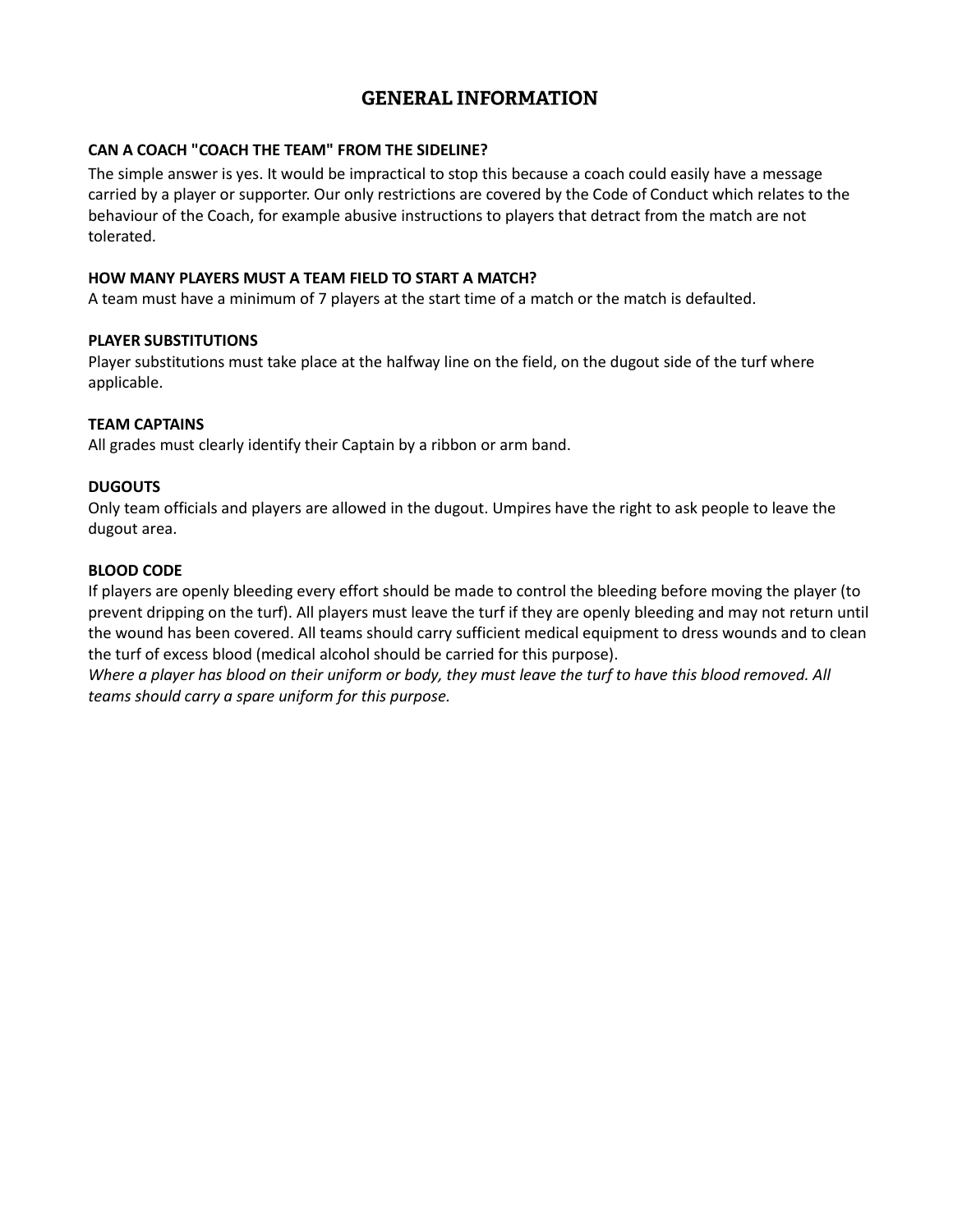

# **HEAD INJURY & SIGNS OF CONCUSSION**

In all competitions managed by Auckland Hockey if a player receives a head injury with suspected concussion, Auckland Hockey must be notified and the player may only commence playing again when a medical certificate clearing the player to return to hockey has been supplied to Auckland Hockey.

The below steps should be taken to identify whether a player has suffered a concussion.

Concussion should be suspected if one or more of the following visible clues, signs, symptoms or errors in memory questions are present.

## **Visible Clues**

- Loss of consciousness or responsiveness
- Lying motionless on ground/slow to get up
- Unsteady on feet/balance problems or falling over/ incoordination
- Grabbing/clutching of head
- · Dazed, blank or vacant look
- Confused/not aware of plays or events

## **Signs and Symptoms**

- · Balance problems
- Drowsiness
- · More emotional
- · Irritability
- Nervous or anxious
- · "Don't feel right"
- Headache
- · Dizziness
- Confusion
- Feeling slowed down
- "Pressure in head"
- Blurred Vision
- Sensitivity to light/noise
- · Amnesia
- Feeling like "in a fog"
- Neck Pain
- · Difficulty concentrating

## **Memory Function**

- . "What venue are we at today?"
- "Which half is it now?"
- . "Who scored last in this game?"
- "What team did you play last week?"
- . "Did your team win the last game?"

Any athlete with a suspected concussion should be IMMEDIATELY REMOVED FROM THE GAME, and should not return to any physical activity until they are assessed medically. Athletes with a suspected concussion should not be left alone and should not drive a motor vehicle.

# **RED FLAGS**

If ANY of the following are reported then the player should be safely and immediately removed from the field. If no qualified medical professional is available, consider transporting by ambulance for urgent medical assessment:

- Athlete complains of neck pain
- **Increasing confusion or irritability**
- **Repeated vomiting**
- **Seizure or convulsion**
- Weakness or tingling/burning in arms or legs
- **Deteriorating conscious state**
- **Severe or increasing headache**
- **Unusual behaviour change**
- **Double vision**

#### **Remember:**

- In all cases, the basic principles of first aid (danger, response, airway, breathing, circulation) should be followed
- Do not attempt to move the player (other than required for airway support) unless trained to do so
- Do not remove helmet/facemask (if present) unless trained to do so.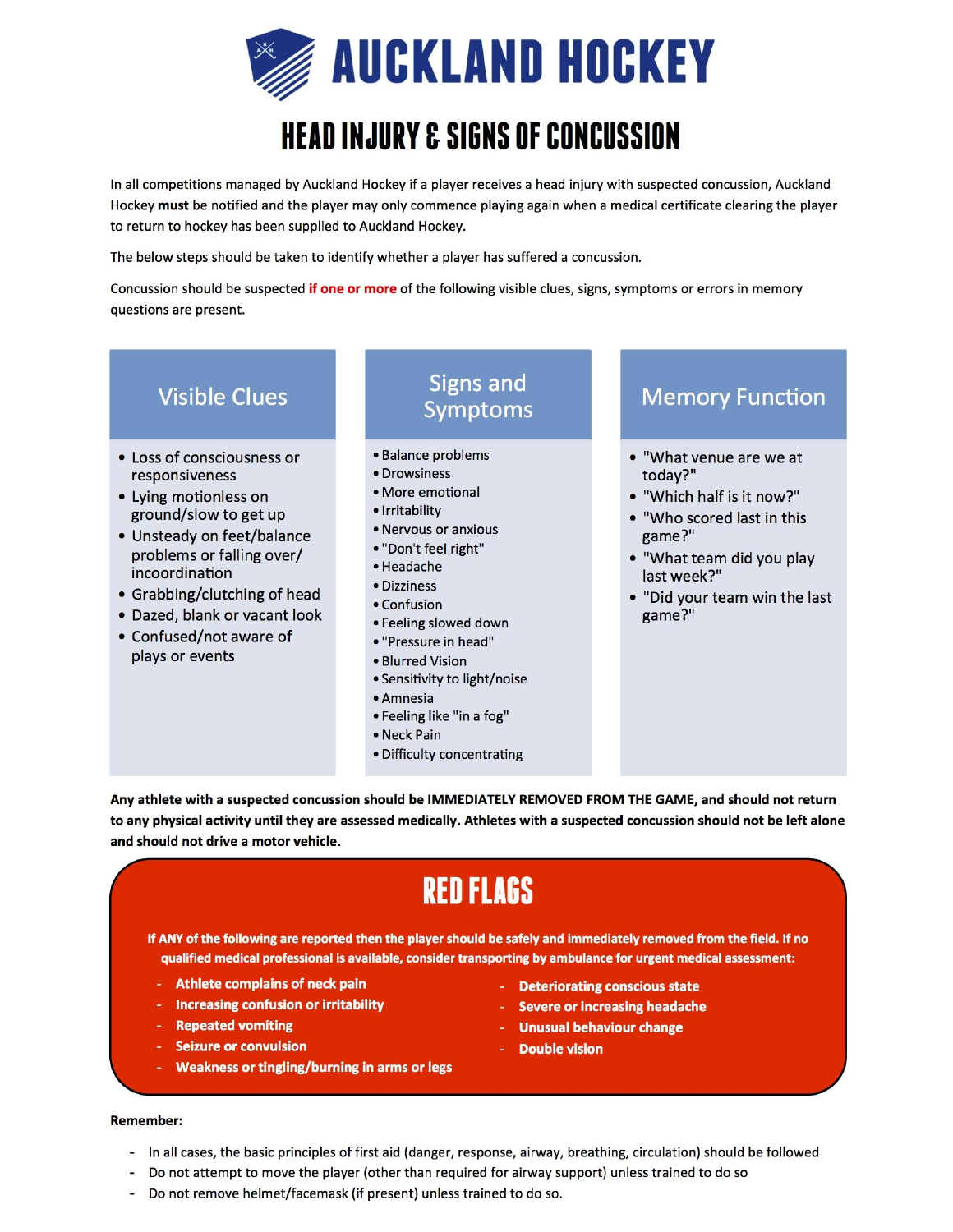## **HOCKEY TERMINOLOGY**

#### **Playing the Ball**

Playing the ball is stopping, deflecting or moving the ball with the front of the stick and, in the case of the goalkeeper with any part of the body (except back of the stick) in the circle.

#### **Penalty Stroke**

A "penalty stroke" is a push, flick, or scoop of the ball from the penalty spot.

#### **Hit**

A "hit" involves a swinging movement of the stick towards the ball**.**

#### **Push**

A "push" moves the ball along the ground by a pushing movement of the stick after the stick has been placed close to the ball. When a push is made, both the ball and the head of the stick are in contact with the ground.

#### **Flick**

A "flick" occurs when the ball is pushed and, as a result, is raised off the ground**.**

#### **Scoop**

A "scoop" occurs when a stationary or slow moving ball is raised off the ground by means of a shovel movement of the stick, after the head of the stick is placed slightly under the ball

#### **Goal**

A goal is scored when the ball touches an attacker's stick inside the circle, and without leaving the circle, crosses the goal line.

#### **Playing Distance**

Playing distance is the distance within which a player is capable of playing the ball.

#### **Time-wasting**

Time wasting is any action or lack of action, which prevents play from continuing, or commencing within a reasonable time.

#### **Dangerous Play**

Dangerous play is any action, which is dangerous to the player or another player or could lead to a dangerous situation. Such circumstances could include a raised ball, tackling from the "wrong" position, playing the ball when lying on the ground, etc.

#### **Misconduct**

Misconduct is rough or dangerous play, any delay, which amounts to time wasting, intentional offences, or any bad behavior.

#### • **Dangerous Play**

Dangerous play is any action, which is dangerous to the player or another player or could lead to a dangerous situation. Such circumstances could include a raised ball, tackling from the "wrong" position, playing the ball when lying on the ground, etc.

#### • **Time-wasting**

Time wasting is any action or lack of action, which prevents play from continuing, or commencing within a reasonable time.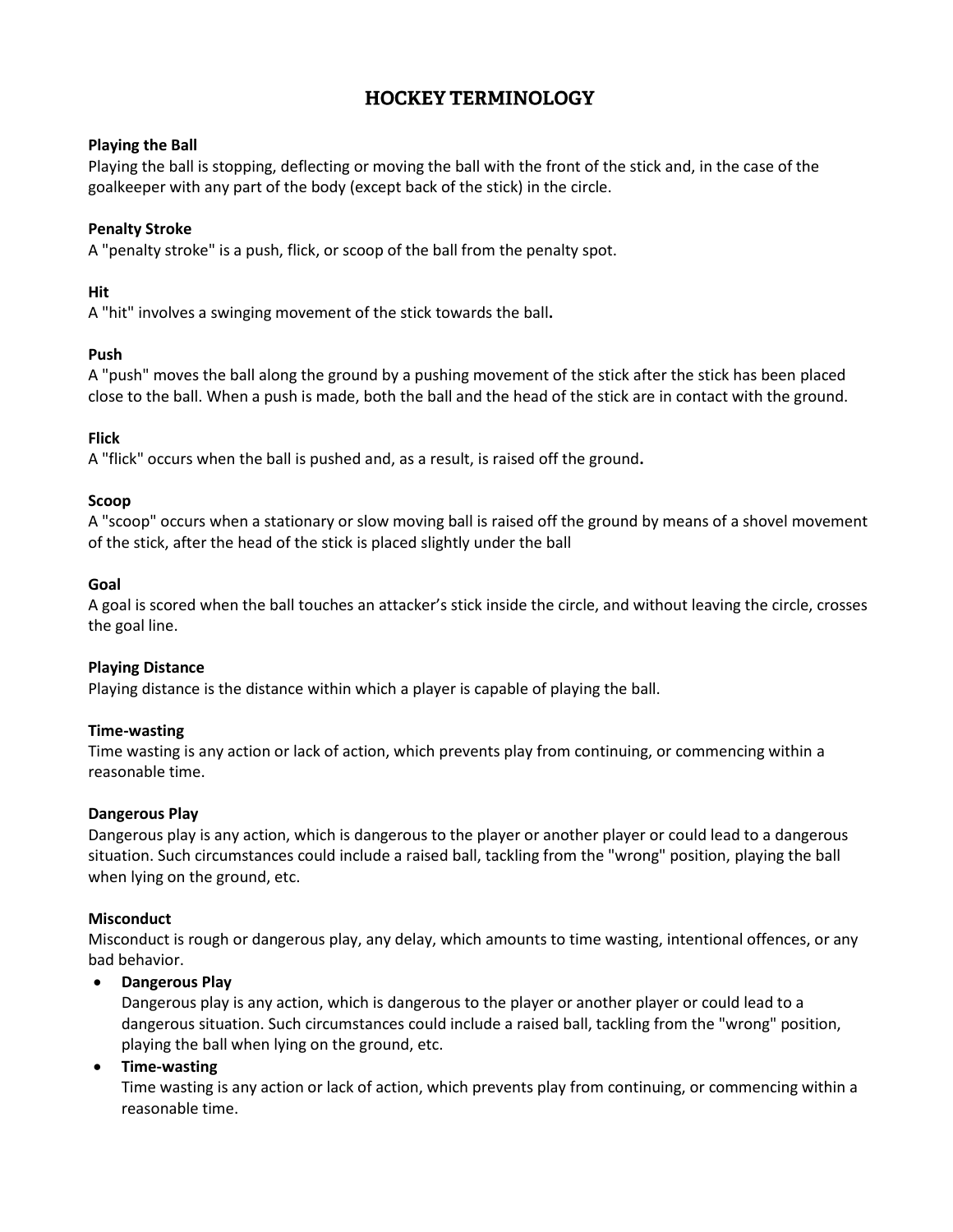## **UMPIRES SIGNALS**

#### **Time Start**

Turn towards the other umpire with one arm straight up in the air.

#### **Time Stopped**

Turn towards the other umpire and cross fully extended arms at the wrists above the head.

#### **Time Left**

For two minutes, raise both hands straight up in the air with pointing index fingers. For one minute, raise one hand straight up in the air with pointing index finger. Once a signal has been acknowledged no further time signal is needed.

#### **Hit-in from the side line**

Indicate the direction with one arm raised horizontally; point downwards towards the side line with the other arm.

#### **Defensive Hit: for ball over the back line by attacker**

Extend both arms horizontally sideways.

#### **Attackers Hit: for ball over the back line by defender**

Point one arm at the corner flag nearer where the ball crossed the back line.

#### **Bully**

Move the hands in front of the body alternately up and down across each other with the palms facing each other.

#### **Goal scored**

Point both arms horizontally towards the centre of the field

#### **Advantage**

Extend an arm high from the shoulder in the direction in which the benefiting team is playing.

#### **Dangerous Play and/or Bad Temper**

Stop play and make a calming movement by raising both hands horizontally, palms downward, in front of the body, moving them slowly up and down. Indicate the penalty if necessary.

#### **Free Hit**

Indicate the direction with one arm raised horizontally.

#### **Five Metre Distance**

Extend one arm straight up in the air showing an open hand with all fingers extended.

#### **Penalty Corner**

Point both arms horizontally towards the goal.

#### **Penalty Stroke**

Point one arm at the penalty spot and the other straight up in the air; this signal also indicates time stopped.

#### **Obstruction**

Hold crossed forearms in front of the chest.

#### **Obstruction (third party)**

Alternately open and close crossed forearms in front of the chest.

#### **Kicks**

Slightly raise a leg and touch it near the foot or ankle with the hand.